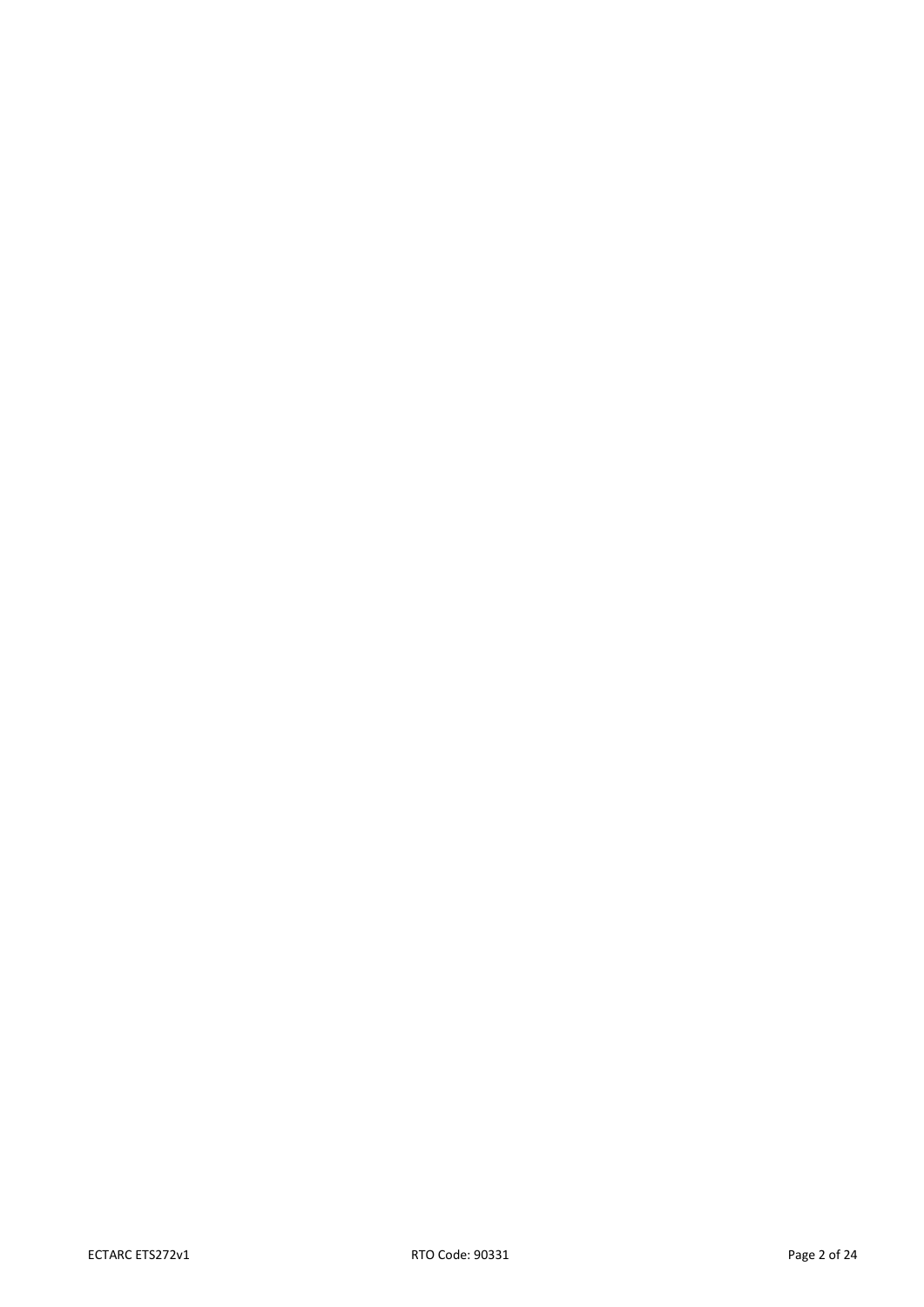## **Contents**

| <b>About this Handbook</b> – Background                     | 4  |
|-------------------------------------------------------------|----|
| Privacy Policy                                              | 4  |
| <b>Access and Equity Policy</b>                             | 4  |
| <b>Welfare and Guidance Services</b>                        | 5  |
| <b>Foundation Skills Questionnaire</b>                      | 5  |
| <b>Complaints and Appeals</b>                               | 6  |
| Work Health and Safety                                      | 6  |
| Code Of Conduct Policy                                      | 6  |
| <b>Student Feedback</b>                                     | 7  |
| <b>Training Program Information</b>                         | 7  |
| <b>General Information</b>                                  | 7  |
| Fees and Charges                                            | 8  |
| <b>Enrolment Fee</b>                                        | 8  |
| Cost per Program Unit                                       | 8  |
| <b>Refund Policy</b>                                        | 8  |
| <b>Course Extension Fees</b>                                | 8  |
| <b>Recognition Pathways</b>                                 | 9  |
| <b>Credit Transfer</b>                                      | 9  |
| Recognition of Prior Learning (RPL)                         | 9  |
| <b>ECTARC Study Programs</b>                                | 9  |
| <b>University Advanced Standing</b>                         | 10 |
| <b>Program Durations</b>                                    | 10 |
| <b>ECTARC Student Portals</b>                               | 10 |
| The ECTARC Student Management Portal                        | 10 |
| The ECTARC Training Portal                                  | 10 |
| <b>Learning Resources</b>                                   | 11 |
| Assessment                                                  | 11 |
| <b>Assessment Requirements</b>                              | 12 |
| <b>Submitting Assessments</b>                               | 12 |
| <b>Results</b>                                              | 12 |
| Assessment Feedback                                         | 13 |
| Referencing                                                 | 13 |
| <b>Academic Misconduct</b>                                  | 13 |
| <b>Work Placement Requirements</b>                          | 14 |
| <b>Issuance of Qualification or Statement of Attainment</b> | 15 |
| Managing the Demands of Your Program of Study               | 15 |
| <b>Student Support</b>                                      | 16 |
| <b>Study Strategies</b>                                     | 16 |
| <b>Withdrawing or Taking a Break from Your Studies</b>      | 16 |
| <b>Change of Details</b>                                    | 16 |
| <b>Appendices</b>                                           | 17 |
| <b>Qualification Information</b>                            | 17 |
| BSB40520 Certificate IV in Leadership and Management        | 19 |
| <b>Academic Misconduct</b>                                  | 20 |
| <b>Frequently Asked Questions</b>                           | 21 |
| <b>Contact Details</b>                                      | 24 |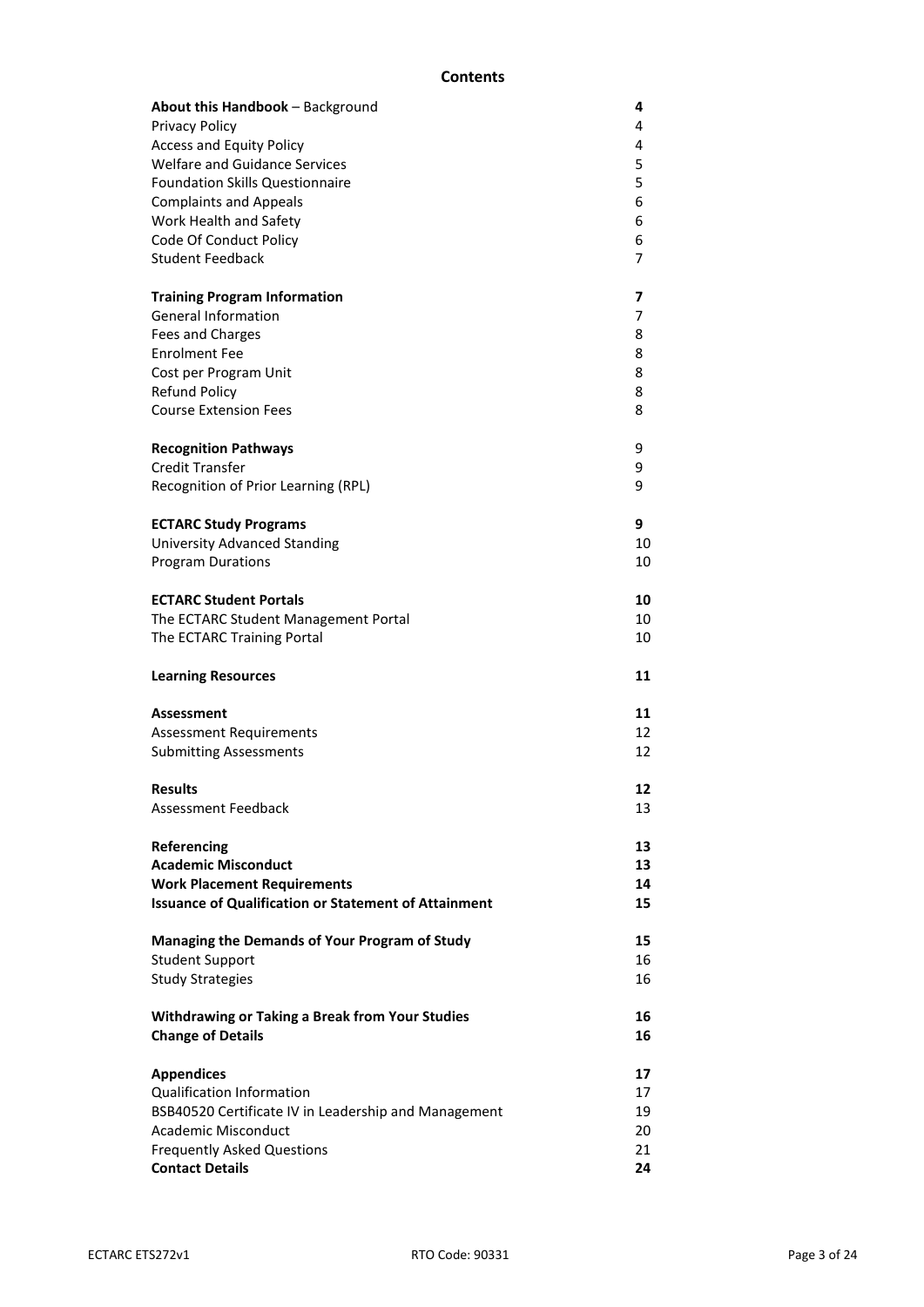## **Welcome to ECTARC**

## **About this Handbook**

This handbook contains useful information that applies to your program of study, so please read it carefully and keep it available to refer to when necessary. If you have any questions regarding anything in the handbook, or if at any time throughout the program you would like further guidance, support or advice, please do not hesitate to contact ECTARC.

## **1.0 Background**

ECTARC is a community owned, not-for-profit registered training organisation that specialises in early childhood training and professional development. RTO Code: 90331. ECTARC was established with the support of the Australian National Training Authority (ANTA) to provide:

- accredited vocational training for those wishing to achieve qualifications
- quality upskilling/in-service workshops for those working in or with an interest in the early childhood/community services field
- dynamic, proactive and responsive leadership in early childhood/community service training and research.

ECTARC offers a range of qualifications and vocational training programs that are:

- nationally recognised
- based on nationally endorsed industry competency standards
- supported by qualified, vocational trainers
- accessible to all students
- not restricted by age or work experiences
- flexibly delivered.

ECTARC has in place a quality management system to ensure compliance with the VET Quality Framework, including the Standards for Registered Training Organisations (RTOs) 2015.

## **1.1 Privacy Policy**

ECTARC is committed to handling your personal information in accordance with the *Privacy Act 1988.* All records are managed securely and confidentially and are available for student/client perusal upon request. A copy of ECTARC's *Privacy Policy* is available on the ECTARC website [www.ectarc.com.au](http://www.ectarc.com.au/)

#### **1.2 Access and Equity Policy**

ECTARC staff are required to act in accordance with ECTARC's *Code of Practice* and ensure that all students/clients are made aware of their rights and responsibilities. A copy of ECTARC's *Code of Practice* is available on the ECTARC website [www.ectarc.com.au](http://www.ectarc.com.au/)

Under the relevant Commonwealth legislation, ECTARC will make reasonable adjustments for people with individual needs. This may include Aboriginal and Torres Strait Islander people, South Sea Islander people, people from culturally diverse backgrounds, people with disabilities and people living in rural and remote areas.

This means:

- ECTARC offers additional language, literacy and numeracy support to students, where required
- assessment tasks will be assessed flexibly, customising to students' specific needs, where required
- ECTARC has policies and procedures to ensure all students receive appropriate welfare and guidance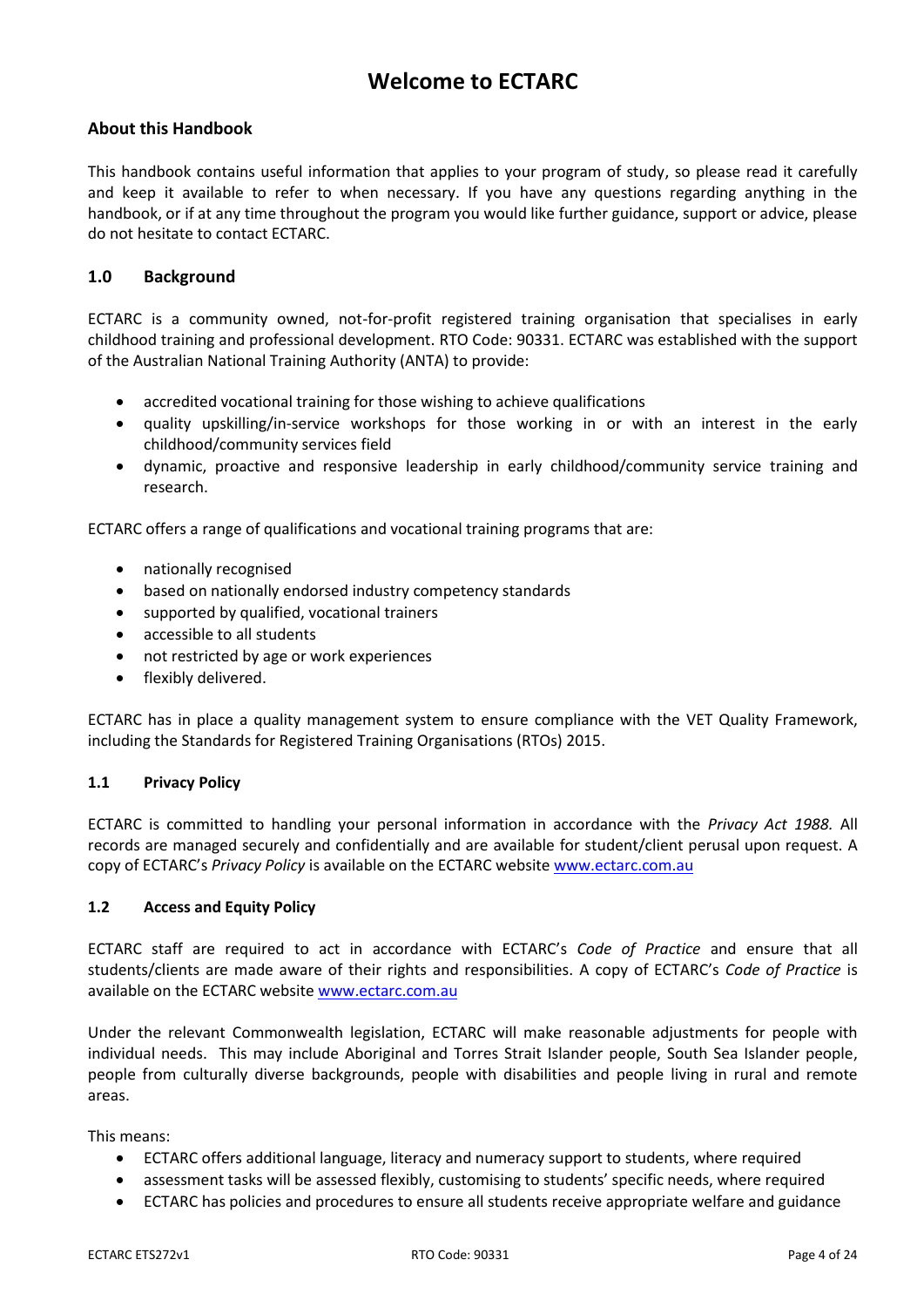throughout their program.

ECTARC is committed to the equality of opportunity in its programs by ensuring that all students learn in an environment free from discrimination.

ECTARC will implement inclusive practice in line with the requirements of the applicable Training Package to facilitate equitable participation for all students. The inclusion policy will be reflected in delivery design, monitoring and evaluation.

Aspects to be reviewed include:

- learning styles
- delivery modes
- assessment
- language and communication access
- adaptive equipment/technology.

Reasonable adjustments may include:

- adjusting the sequence of units
- extending the program duration (where appropriate) please note extension fees apply
- providing mixed mode delivery
- customisation of training and assessment.

## **1.3 Welfare and Guidance Services**

ECTARC has policies and procedures to ensure all students receive appropriate welfare and guidance throughout their program. This includes review of payment schedules (when requested), learning pathways, possible RPL opportunities, provision for additional needs and provision for special cultural and religious needs (where applicable). All efforts are made to offer flexibility of assessment to support students to complete programs satisfactorily. Each case is reviewed on an individual basis to determine the best solution. ECTARC also maintains a list of support services that students can access in different regions. Please contact ECTARC or visit [www.ectarc.com.au](http://www.ectarc.com.au/) for further details.

## **Financial assistance**

**Some of ECTARC's Education and Care qualifications are Centrelink approved.** For more information, please phone Centrelink on 13 24 90. Please note: Centrelink completes checks on student progress. ECTARC provides information to Centrelink on request about a students' progression, however has no responsibility for ensuring students meet Centrelink requirements, or any requirements to re-pay money where students are not fulfilling their requirements.

## **1.4 Foundation Skills Questionnaire**

Students are required to complete a Foundation Skills Questionnaire as part of their enrolment application to assist ECTARC in determining if the qualification is suitable for their skills and needs and if further support is needed in this area.

Students can request additional assistance or support at any time throughout their studies. ECTARC will endeavour to meet each individual student's learning needs. We encourage you to discuss any concerns you may have with your Training and Development Officer (TDO). This support can be provided through an online training session, additional mentoring support or a visit to the workplace (where possible). If required, additional Foundation Skills training must be completed externally by attending another RTO. This is at the cost of the student.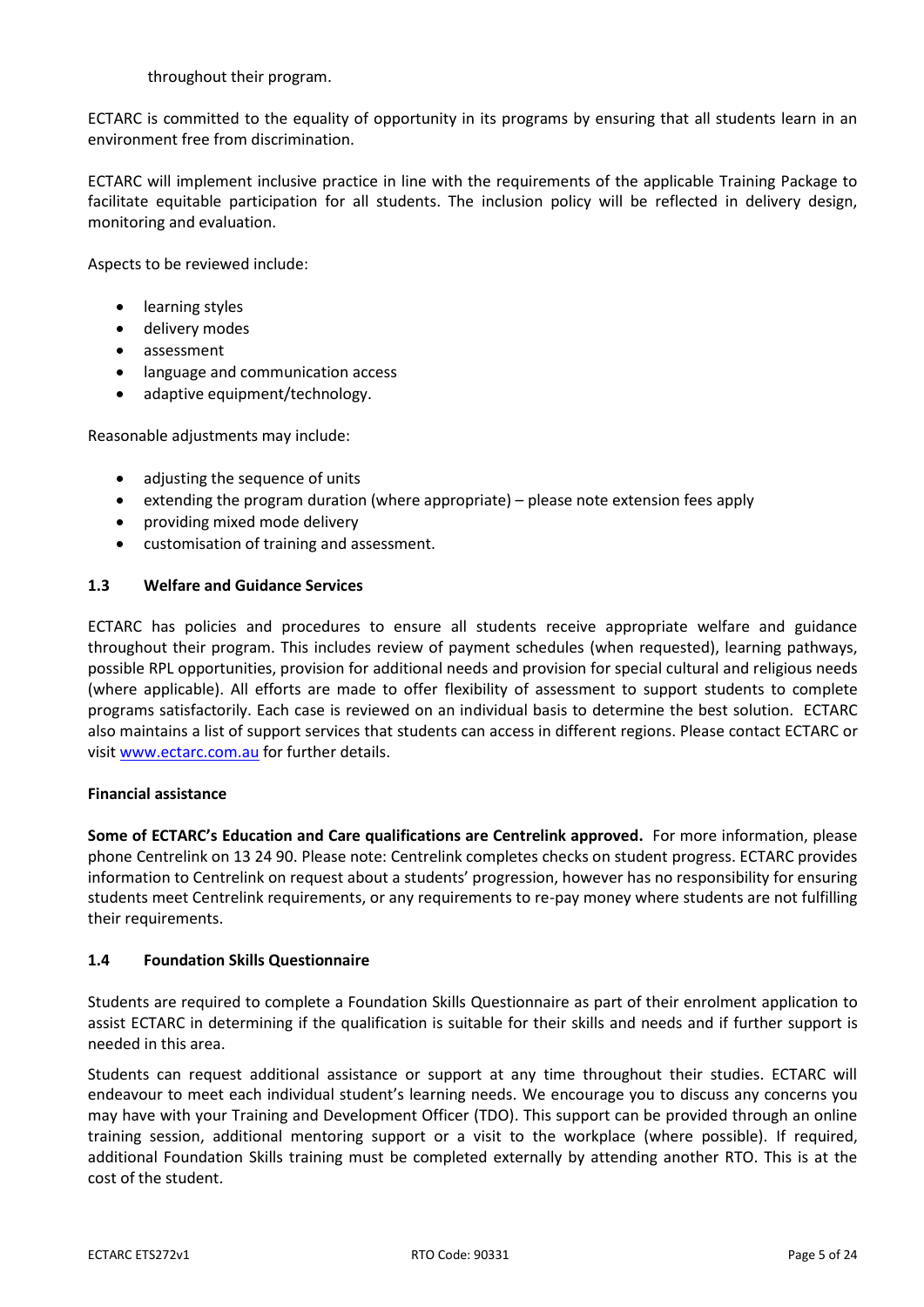Where ECTARC feels a student would benefit from a different mode of delivery (e.g. face-to-face), an ECTARC TDO will speak to the student and the enrolment fee will be refunded in full.

## **1.5 Complaints and Appeals**

ECTARC offers students the opportunity to appeal against an assessment decision or make a complaint. The appeals and complaints process is considered a valuable tool for management to improve the products, services and business operations it delivers to students. Students are encouraged to contact ECTARC to raise any concerns or complaints. For further information please refer to the ECTARC websit[e www.ectarc.com.au](http://www.ectarc.com.au/)

## **The Appeals Procedure**

If at any time you wish to query your assessment outcome, you must notify ECTARC in writing, adequately identifying and providing details of the query. Once the information is received, a panel of no less than three ECTARC TDOs will convene to conduct a full review of the original assessment. The outcome of the review will be documented and forwarded to the student who has made the appeal. If the student is satisfied with the outcome of the appeal, then no further action will be taken. If the student does not feel as though the issue has been resolved satisfactorily, then the formal complaints process must be followed.

## **1.6 Work Health and Safety**

ECTARC is required by law to provide a safe learning environment through meeting relevant Work Health and Safety standards. In the interests of work health and safety, you are required to comply with ECTARC's workplace health and safety requirements by observing standard safety practices during on- and/or off-the-job training. Whilst on unpaid practicum, a student is covered by ECTARC's Insurance Policy.

## **1.7 Code of Conduct Policy**

In performing their roles and responsibilities, ECTARC *students* and *employees* will:

- model and provide the highest standards of professional action and service
- perform their duties efficiently and effectively with integrity and objectivity
- strive to improve personal competence and quality work
- conduct themselves in a manner which will promote cooperation and teamwork
- avoid real or apparent conflicts of interests
- maintain the confidentiality of information received in the course of their duties/studies
- employ efficient, economical and effective ways of accomplishing tasks
- act in a manner that will uphold the stature, reputation and integrity of ECTARC.

All *employees, students* and *visitors* need to respect the following conditions of entry to on- and off-the-job training with ECTARC:

- all workplaces are non-smoking, alcohol and drug free environments
- attendance under the influence of alcohol or drugs is unacceptable
- littering is not permitted
- compliance with safety regulations is compulsory
- bullying, intimidations and/or the use of physical and/or verbal aggression will not be tolerated.

*Students* have the right to:

- a program of study which meets current industry standards and accreditation requirements
- receive information about assessment requirements at the commencement of each unit
- have their work assessed as promptly as possible to receive feedback about their progress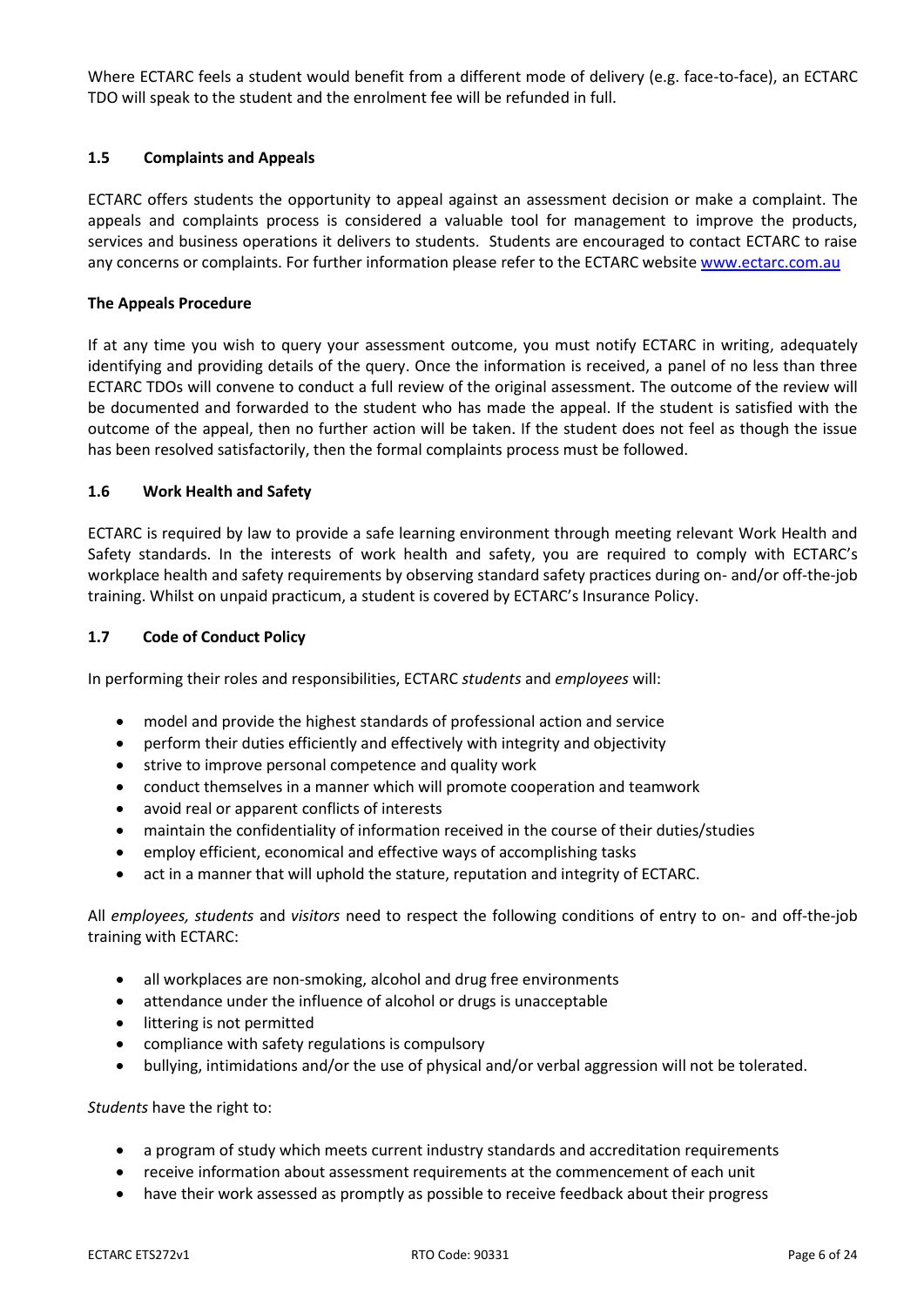- be treated fairly and with respect
- learn in an environment free from discrimination and harassment
- have personal records kept private and made available to authorised persons only
- learn in a supportive environment.

*Students* have a responsibility to:

- pay fees in advance prior to issue of learning resources and assessment tools
- manage their own learning
- complete all required assessments honestly, without cheating or plagiarism
- behave in a non-discriminatory/non-harassing manner
- follow normal workplace health and safety procedures.

#### **1.8 Student Feedback**

ECTARC encourages students to provide feedback on products and services at any time throughout their study program. Feedback can be provided in the ECTARC Training Portal, over the telephone, by email, in writing, or there is opportunity to complete periodic surveys/questionnaires to provide management with feedback. This feedback helps ECTARC understand the changing needs and expectations of our customers and is a valuable tool that management uses to improve products, services and business practices. Additional feedback can be emailed to [info@ectarc.com.au.](mailto:info@ectarc.com.au)

## **2.0 Training Program Information**

#### **2.1 General Information**

ECTARC currently offers the following qualifications:

- *CHC30121 Certificate III in Early Childhood Education and Care*
- *CHC50121 Diploma of Early Childhood Education and Care*
- *CHC40113 Certificate IV in School Age Education and Care*
- *CHC50213 Diploma of School Age Education and Care*
- *BSB40520 Certificate IV in Leadership and Management.*

Mapping and bridging are also available to upgrade from superseded qualifications, including the CHC30113 Certificate III in Early Childhood Education and Care and the CHC50113 Diploma of Early Childhood Education and Care.

For further information regarding these programs, please refer to *Appendix 1 – Qualification Information,* visit [www.ectarc.com.au](http://www.ectarc.com.au/) or contact ECTARC.

Each program is designed to provide underpinning knowledge and skills, understanding and values for those who want to work in the education and care sector. The areas of study include:

- interactions with children
- administration and legal requirements
- service management
- fostering children's development and wellbeing
- providing for children's individual needs
- programming and using approved learning frameworks
- workplace performance
- relationships and partnerships with families and communities.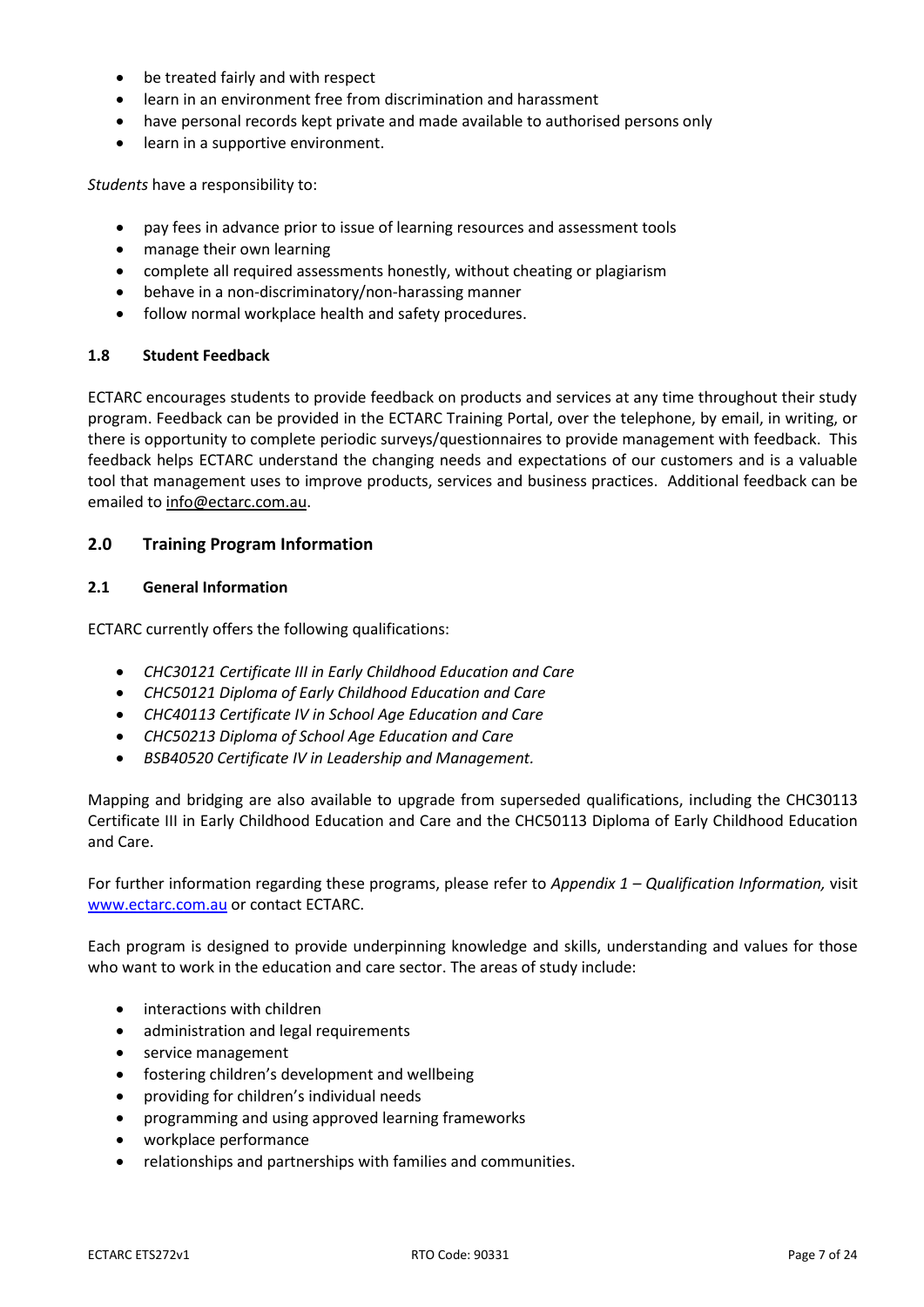## **2.2 Fees and Charges**

## **2.2.1 Enrolment Fee**

All programs incur an enrolment fee which is reviewed annually. See the ECTARC *Fee Schedule* available on the ECTARC website [www.ectarc.com.au](http://www.ectarc.com.au/)

## **2.2.2 Cost per Program Unit**

Program fees are detailed in the ECTARC *Fee Schedule* available on the ECTARC website [www.ectarc.com.au.](http://www.ectarc.com.au/) Please note: fees are subject to variation as part of the annual review of program costs. Current students will be notified before any fee increases are introduced. ECTARC also reserves the right to vary the contents of all study programs and any changes may lead to a variation in the number of units and/or the cost of the program. Fee increases will be applied to all students from the date they are introduced.

ECTARC students are permitted to pay no more than \$1,000 prior to commencement of the program or \$1,500 throughout the program. Where an amount greater than this is paid, the student will be contacted and refunded the difference. Where a third party is paying for the program, this amount may be increased with the approval of the CEO. Where fees increase throughout the duration of the program, the third party will receive an invoice for the increased amount.

The number of units to complete may vary if a student receives Credit Transfer (CT) or Recognition of Prior Learning (RPL) is available for eligible students – please refer to the *Recognition Pathways* section for further information, or speak to an ECTARC Training and Development Officer.

## **2.2.3 Refund Policy**

The enrolment fee is non-refundable, except where the student withdraws their application within the 14-day cooling off period, or they do not satisfy the enrolment criteria, in which case it is refunded in full. If a student is accepted by ECTARC and then elects not to participate in the course after the cooling off period, then the enrolment fee is non-refundable.

ECTARC offers refunds on fees paid in the following circumstances:

- within 10 business days of purchase cost of the unit less a 20% administration fee
- where a student has overpaid the enrolment fee/unit charges full refund of the difference
- where a course is cancelled by ECTARC full refund.

Students must request a refund in writing. All refunds will be forwarded to the student within 2 weeks of receipt and approval of the request. Please email [info@ectarc.com.au](mailto:info@ectarc.com.au) to apply for a refund and state the reasons you wish to receive a refund. For more information on refunds please see *Fee & Refund Policy* at [www.ectarc.com.au/training/about/policies](http://www.ectarc.com.au/training/about/policies)

## **2.2.4 Course Extension Fees**

Extension fees apply for fee for service students who do not complete their qualification within the required time frame and wish to extend their course. Please refer to the ECTARC *Fee Schedule* at [www.ectarc.com.au](http://www.ectarc.com.au/) for the extension fee structure. [These fees **do not apply** to ECTARC trainees and apprentices. Please note: any student who is under a government contract must seek advice from ECTARC and their employer should they feel they will not complete by their end date. An extension must be applied for through Training Services NSW]. A request for an extension must be made **prior** to the end date and will commence the day after the original end date. Payment for the extension must be made prior to its approval.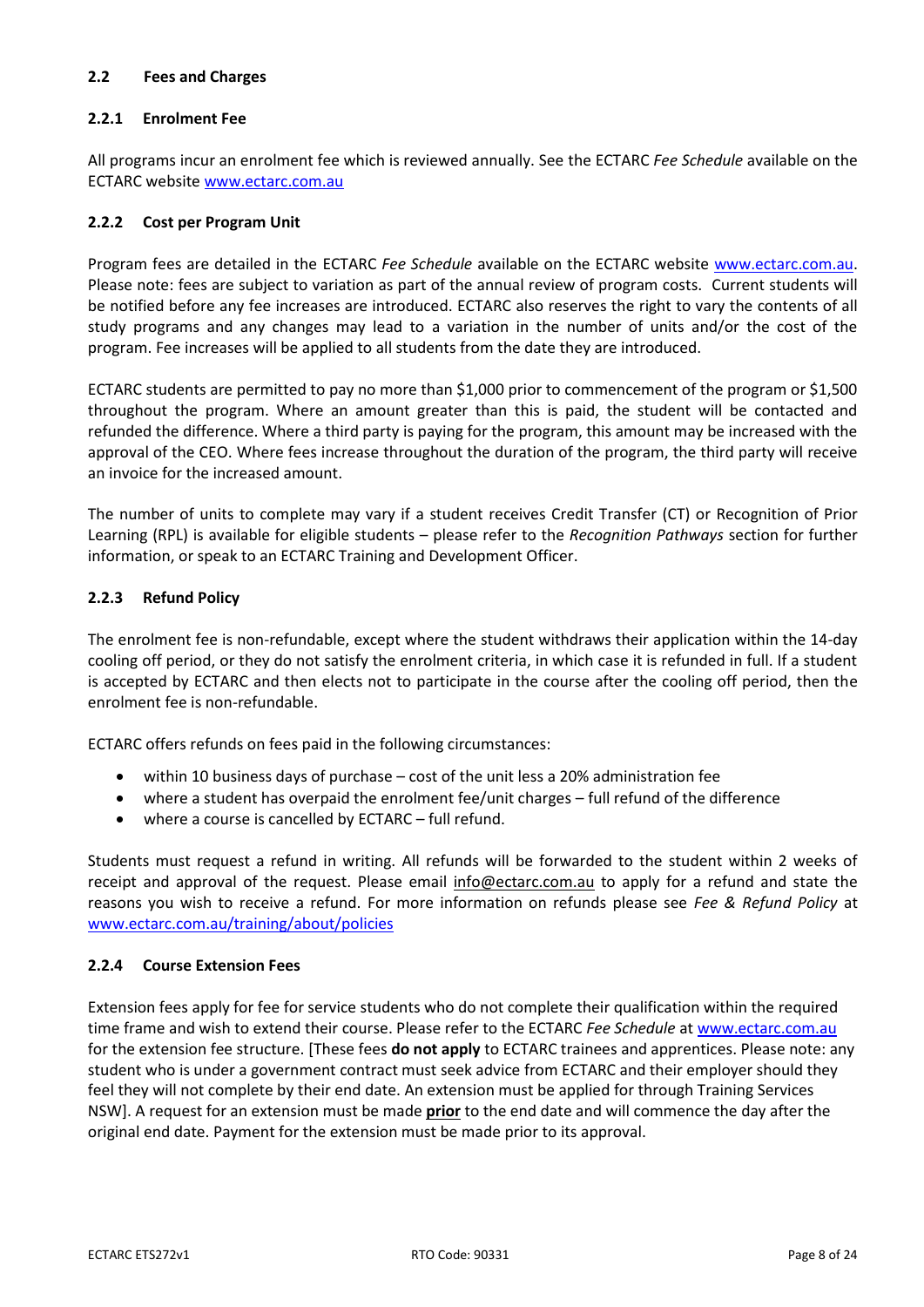## **3.0 Recognition Pathways**

You may be eligible for Credit Transfer or Recognition of Prior Learning in your chosen study program if:

- you have studied with another Registered Training Organisation (RTO) *Credit Transfer*
- you have worked extensively in the education and care sector and have life/work experiences which would serve as evidence of competency in a particular unit *- Recognition of Prior Learning (RPL).*

## **3.1 Credit Transfer**

Credit Transfer may be granted if you have completed a unit of competency in a previous qualification. To be granted Credit Transfer, ECTARC requires evidence of successful completion of the unit. A student must provide ECTARC with a copy of their Statement of Attainment **OR** their academic transcript on enrolment. This will be verified through the USI Portal or by ECTARC contacting the issuing RTO to verify the transcript or Statement of Attainment. Once this evidence is verified, Credit Transfer will be granted for the relevant unit/s.

## **3.2 Recognition of Prior Learning (RPL)**

Recognition of Prior Learning is an assessment process where candidates provide evidence of previous experience to demonstrate that they hold the required skills and knowledge of one or more units of competency. Previous experience may include (but is not limited to) paid or voluntary work, life experience, professional development or formal qualifications.

RPL is suited to candidates who have demonstrated experience in an education and care service or equivalent. For those wishing to apply for RPL for a full qualification, ECTARC recommends experience of a minimum of 5 years, working in a variety of roles within an education and care service.

Evidence to demonstrate competence against a unit of competency may include:

- **Competency Conversation:** an ECTARC TDO will discuss with the candidate their previous experience to determine the extent of their skills and knowledge for each unit of competency.
- **Practical Assessment:** an ECTARC TDO will observe the candidate in the workplace to ensure that they are performing the practical skills required in a unit of competency.
- **Portfolio:** the candidate provides a portfolio of evidence of previous experiences, such as testimonials, copies of previous qualifications, statements of participation in professional development, photographs and examples of their work.

Please visit [www.ectarc.com.au](http://www.ectarc.com.au/) or contact ECTARC for more information about RPL.

Payments for RPL are paid prior to the commencement of each unit. Please see the ECTARC Fee Schedule for more information.

## **4.0 ECTARC Study Programs**

ECTARC offers the following nationally recognised vocational training programs:

| Qualification                                             | <b>Funded</b> | <b>Traineeship</b> |
|-----------------------------------------------------------|---------------|--------------------|
| CHC30121 Certificate III in Early Childhood Education and | <b>NSW</b>    | <b>NSW</b>         |
| Care                                                      | Queensland    | <b>ACT</b>         |
|                                                           |               | Queensland         |
| CHC40113 Certificate IV in School Age Education and Care  | <b>NSW</b>    | <b>NSW</b>         |
|                                                           |               | <b>ACT</b>         |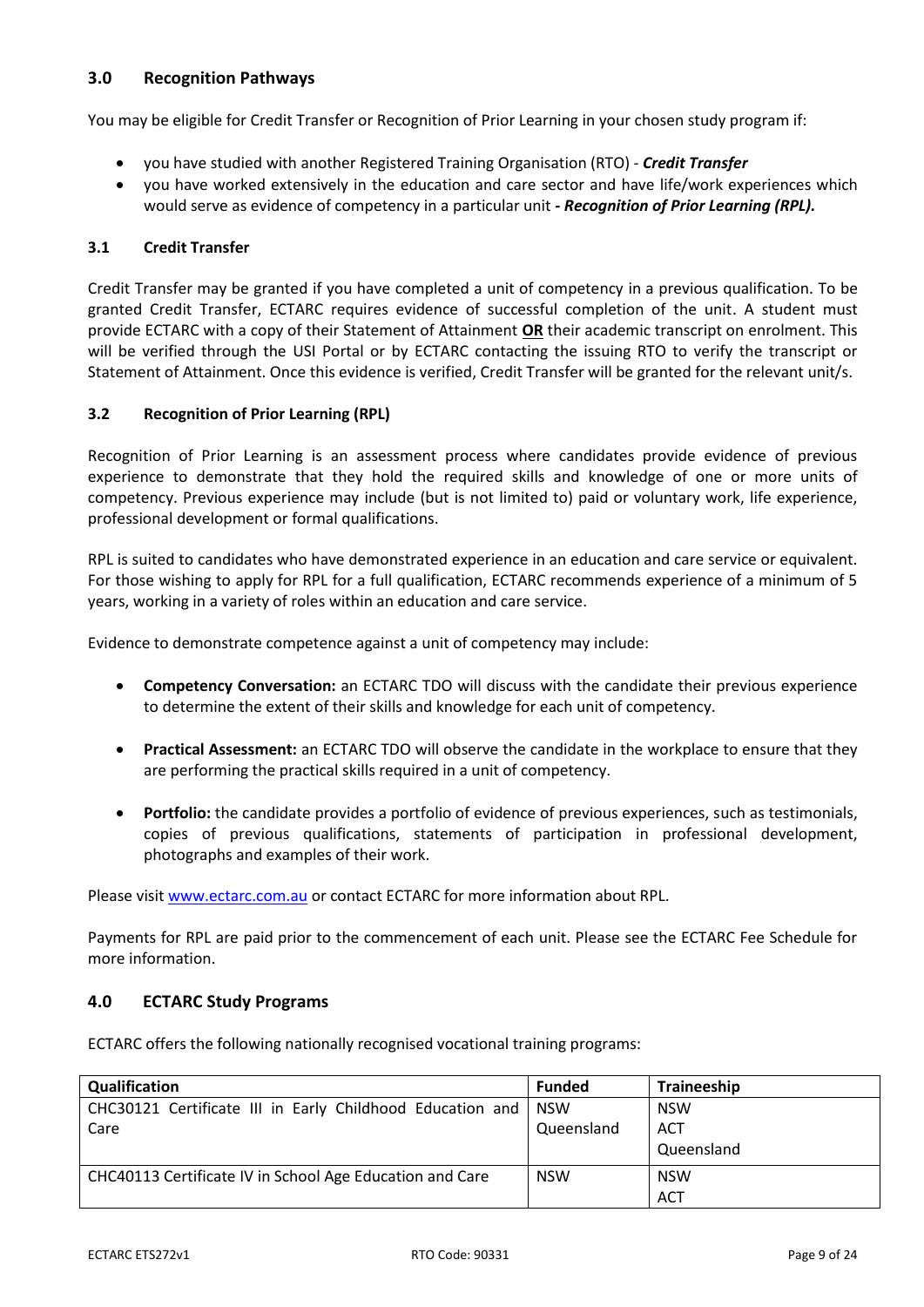| CHC50121 Diploma of Early Childhood Education and Care | <b>NSW</b> | <b>NSW</b>                  |
|--------------------------------------------------------|------------|-----------------------------|
|                                                        | Queensland | ACT                         |
|                                                        |            | Queensland (Apprenticeship) |
| CHC50213 Diploma of School Age Education and Care      | <b>NSW</b> | <b>NSW</b>                  |
|                                                        | Queensland | <b>ACT</b>                  |
|                                                        |            | Queensland                  |
| BSB40520 Certificate IV in Leadership and Management   | <b>NSW</b> |                             |
|                                                        |            |                             |

## **4.1 University Advanced Standing**

ECTARC's qualifications are nationally recognised. Universities offer advanced standing for vocational education and training qualifications. Each university has its own criteria for assessing advanced standing. ECTARC recommends you contact the university of your choice to discuss their entry and advanced standing requirements.

## **4.2 Program Durations**

All ECTARC study programs are offered by flexible learning, which means you work at your own pace. However, programs must be completed within the time frames below:

- *CHC30121 Certificate III in Early Childhood Education and Care* **2 years** (17 units over 24 months)
- *CHC40113 Certificate IV in School Age Education and Care* **2 years** (19 units over 24 months)
- *CHC50213 Diploma of School Age Education and Care* **3 years** (25 units over 36 months)
- *CHC50121 Diploma of Early Childhood Education and Care* **2 years** (15 units over 24 months)
- *BSB40520 Certificate IV in Leadership and Management* **2 years** (12 units over 24 months).
- Statement of Attainment **6 months** (1 unit).

Should you require more time please contact your TDO stating your anticipated end date and reason for the request. Note: extension fees apply (refer to the ECTARC *Fee Schedule* for extension fee structure).

Please note: if you are receiving Centrelink payments based on your studies you must complete one unit every 3 weeks to be considered full-time.

## **5.0 ECTARC Student Portals**

Once enrolled, you will have access to both the ECTARC Student Management Portal and the ECTARC Training Portal.

## **5.1 The ECTARC Student Management Portal**

The ECTARC Student Management Portal gives you access to their personal information and student records at any time.

The ECTARC Student Management Portal allows you to:

- Review your progress and assessment results
- View assessment due dates
- Update personal contact details
- Send/receive messages to/from your TDO
- Download additional course resources.

## **5.2 The ECTARC Training Portal**

The ECTARC Training Portal gives you access to your learning resources and assessments.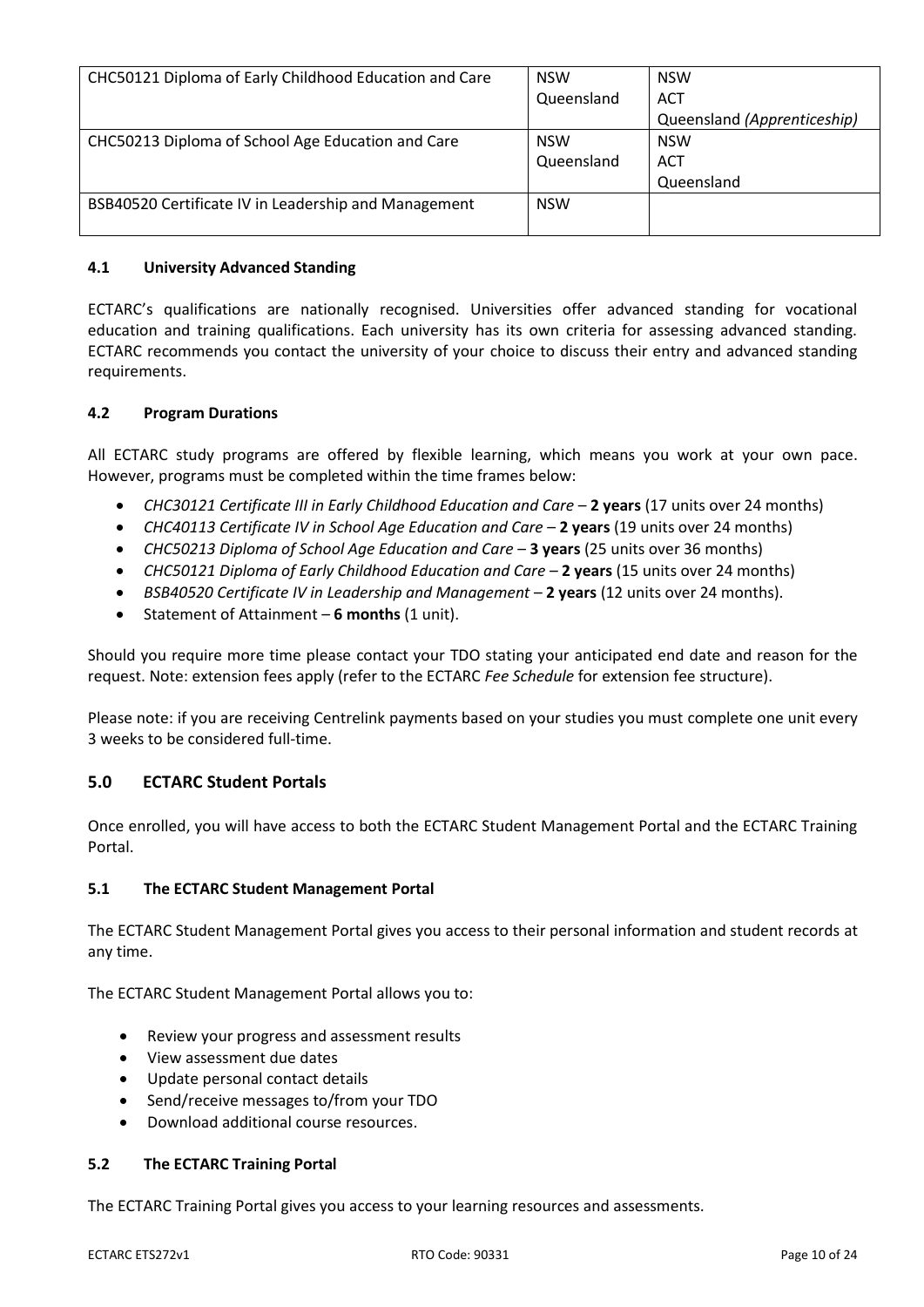The ECTARC Training Portal allows you to:

- Access, download and print the learning resources
- Access and submit assessments
- View assessment results and feedback
- Access unit specific resources at any time.

All students will have 14 days access to the ECTARC Training Portal after their course completion date to download content and any completed assessments for future reference. To download completed assessments, go to the relevant unit and click on the ASSIGNMENTS link to view your assessment tasks. Click on the assessment task you wish to copy and then right click on your mouse and choose the PRINT function. Change the destination from your printer to the PDF setting and click SAVE. If you have any questions regarding the saving of your online content, please call 02 4223 1111.

If you require access after this period, charges apply. Please see the ECTARC *Fee Schedule* at [www.ectarc.com.au](http://www.ectarc.com.au/) for associated costs.

#### **6.0 Learning Resources**

Each qualification consists of a series of units, each of which has its own learning resources. The learning resources capture best practice and the essential skills and knowledge required by the education and care sector. You will be inspired by the colourful layout and visuals which bring the content to life. The learning resources are designed with real life scenarios and meaningful practical tasks to reinforce knowledge and encourage in-depth reflection.

They include:

- an introduction/overview of the unit
- information to support each element of the unit of competency
- video clips
- website links
- quotes and images
- scenarios
- activities to support learning.

Activities are self-assessed, meaning that the answers are provided for you. These do not have to be submitted to ECTARC.

#### **7.0 Assessment**

Assessments may be a combination of written assessment tasks, simulations, practical assessment/observation in the workplace, and practical assessment tasks. Each individual unit contains *Learner Assessment Instructions* which are provided on the ECTARC Training Portal. These instructions contain general information and guidance about how and when assessments will occur and what you must do to satisfactorily complete each assessment task.

Assessment for each unit also includes a *Third Party Report* which outlines a set of observable skills and abilities that an early childhood educator must perform for that unit of competency. This **must** be submitted with each assessment task. The *Third Party Report* is completed by the student's Workplace Supervisor, a member of staff who holds a Diploma qualification, Early Childhood degree or equivalent. A copy of the Workplace Supervisor's qualification must be submitted to ECTARC for our records.

Assessments may be customised to best suit a student's needs. ECTARC is committed to offering flexible learning and assessment procedures to offer the optimum training experience for students. Any customisation must still ensure the integrity of the unit and that all requirements have been met.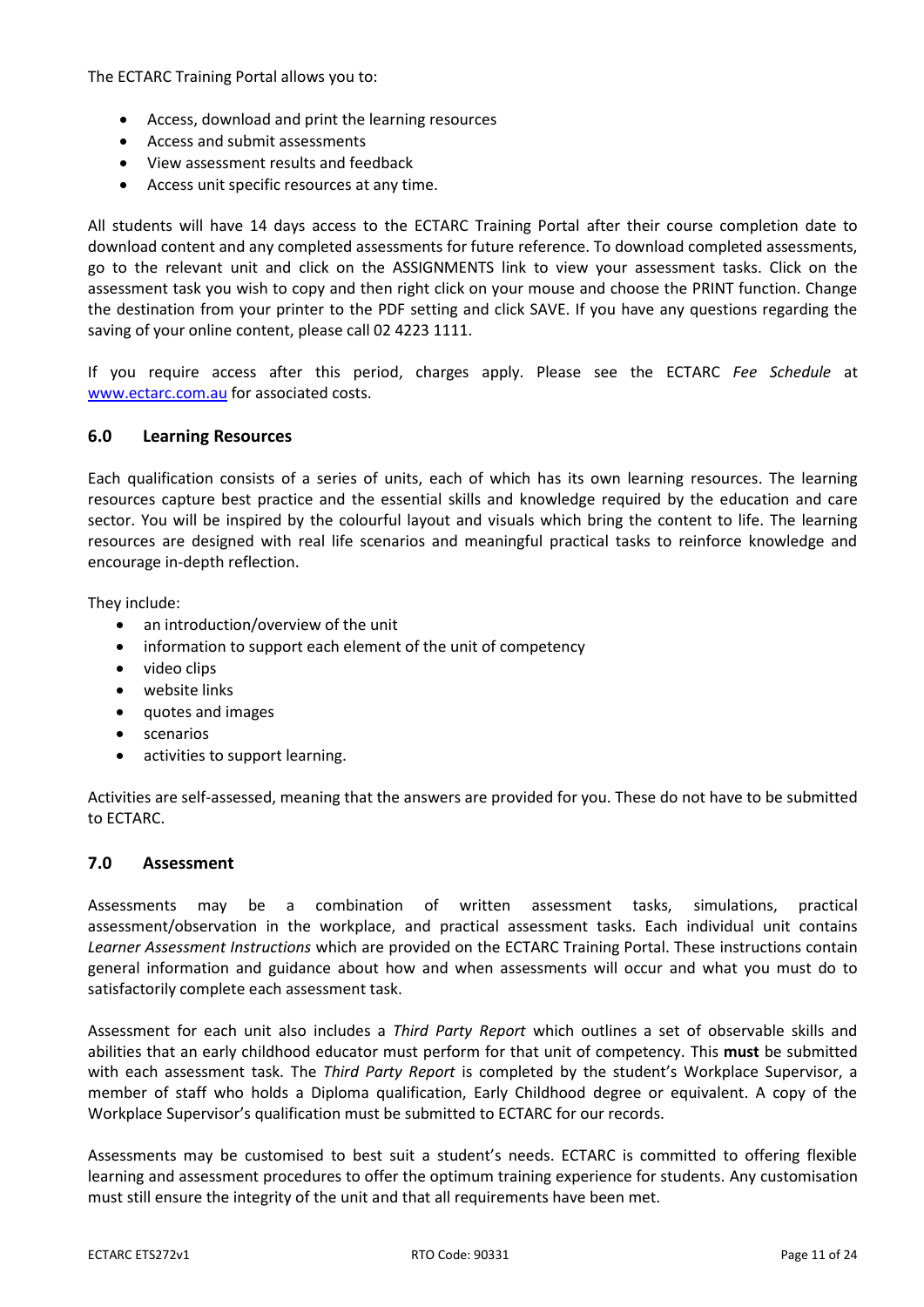## **7.1 Assessment Requirements**

Students enrolled in a qualification must submit an assessment task within a six (6) month period or their enrolment will be made inactive. ECTARC will contact the student by phone and email to determine their intentions to continue with their studies. If ECTARC cannot contact the student and does not receive an assignment within three months of these attempts the student will be withdrawn from the qualification. Students will be required to re-enrol, pay a re-enrolment fee and the current program fees to reactivate their records. *Please note: submitting one assessment task in six months would not be considered as actively working towards a qualification under the National Quality Framework or meet the requirements of Centrelink.*

## **7.2 Submitting Assessments**

Assessments are completed and submitted on the ECTARC Training Portal. Your assessments will be marked and feedback given to support your learning and progress.

**IMPORTANT:** the *Third Party Report* must be completed, signed and uploaded with every assessment when submitting work for marking*.* Assessments will not be marked without the completed *Third Party Report.* 

#### **Completing your assessments:**

- make sure you have worked through all of the learning resources before attempting the assessments for a unit
- if you have any questions, please contact your ECTARC TDO they are there to support you.

For more information on how to submit an assessment, please see the *ECTARC Training Portal FAQ* page on the ECTARC website [www.ectarc.com.au](http://www.ectarc.com.au/)

#### **8.0 Results**

Marked assessment tasks will be available on the ECTARC Training Portal for you to access. You will receive an email every time an assessment has been marked. Assessment results are not graded, your assessment results will be recorded as:

## **S- Satisfactory**

To be assessed as Satisfactory, you will need to successfully complete all parts of the assessment, providing sufficient evidence of your knowledge, understanding and skills to a standard that consistently demonstrates the requirements of the unit.

#### **NYS - Not Yet Satisfactory**

A Not Yet Satisfactory result means that there is an area/s of the unit that you have not yet demonstrated. Your TDO will identify the area(s) for you and provide guidance and support as to what is required for you to achieve a Satisfactory result.

#### **C- Competent**

For each unit of competency, you must successfully complete:

- A Written Assessment task
- A Third Party Report
- Practical Assessment (by ECTARC Assessor in the workplace)
- Work placement hours (where applicable).

Once all requirements of a unit have been met, it will then be deemed as Competent.

#### **NC – Not Competent**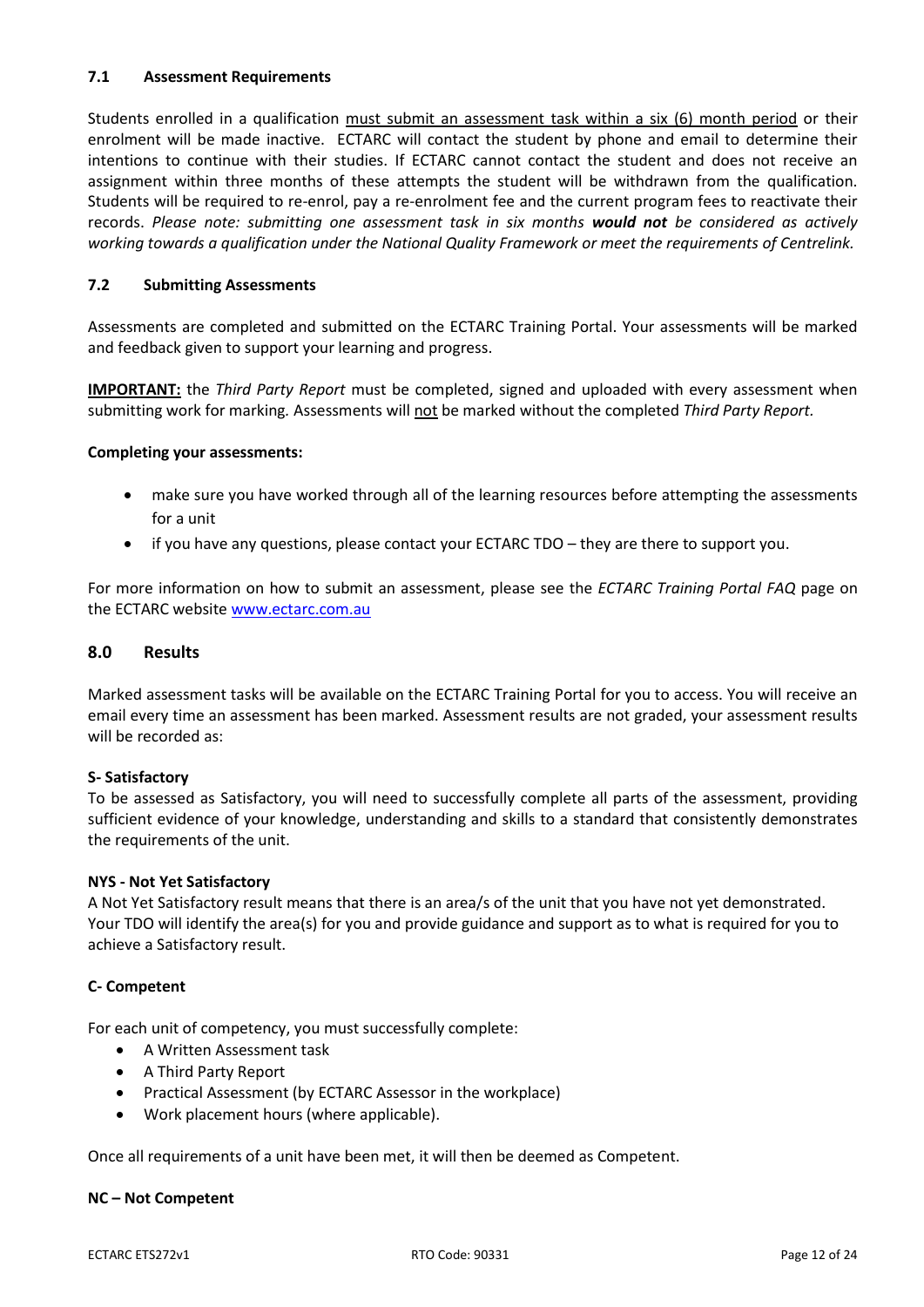ECTARC can assess you on a unit of competency up to a maximum of three (3) times. This means you have two chances to resubmit an assessment. Should you be deemed Not Yet Satisfactory after the third submission, you will be required to re-enrol in that unit (see the ECTARC *Fee Schedule* for charges).

Where you have been deemed Competent in a unit however do not keep up the expected standard for a unit, your TDO can, in consultation with you, reverse the assessment decision. Where ECTARC have been made aware of academic misconduct after you have been deemed Competent in a unit, that assessment judgement will also be reversed.

## **8.1 Assessment Feedback**

On enrolment, you will be allocated an ECTARC TDO for the duration of your program. This TDO will be responsible for supporting you throughout your enrolment and for marking your assessments, however, it may be necessary for a different TDO to mark your work on occasions.

You may be asked to resubmit an assessment task. This may be because you have misinterpreted the question or the instructions, left out part of the question or not provided sufficient information/evidence. Your TDO will identify the area(s) for you and provide guidance and support as to what is required for you to achieve a Satisfactory result.

Should you ever feel dissatisfied with the assessment of, or comment on your work, or that you have not been given sufficient feedback, please contact your TDO and explain your concerns.

## **9.0 Referencing**

It is essential to acknowledge **all** references you use when completing an assessment - whether you quote directly from author(s) or use/paraphrase their ideas. This information should be presented at the conclusion of the assessment.

The referencing format should contain the following information:

Surname of author; initials of given names; year of publication; name of publication; name of publisher; location of publisher. For example:

Silberg, J. 1993, *Games to Play with Two Year Olds,* Gryphon House, Beltsville, Maryland.

Black, KB. and Puckett, MB. 1996, *The Young Child: Development from pre-birth through age eight,* Prentice Hall Inc, New Jersey.

## **10.0 Academic Misconduct**

Academic misconduct is acting in a way, or attempting to act in a way, or assisting another student to act in a way which could reasonably be expected to defeat the purpose of a learning experience or an item of assessment. See *Appendix 2 – Academic Misconduct* for further definitions of academic misconduct. Academic misconduct can include:

- plagiarism
- cheating
- collusion
- falsifying records.

ECTARC completes random checks for academic misconduct. Where a student is found to have done any of the above they may have an assessment judgement reversed or be withdrawn from the program. Please see *Appendix 2 – Academic Misconduct.*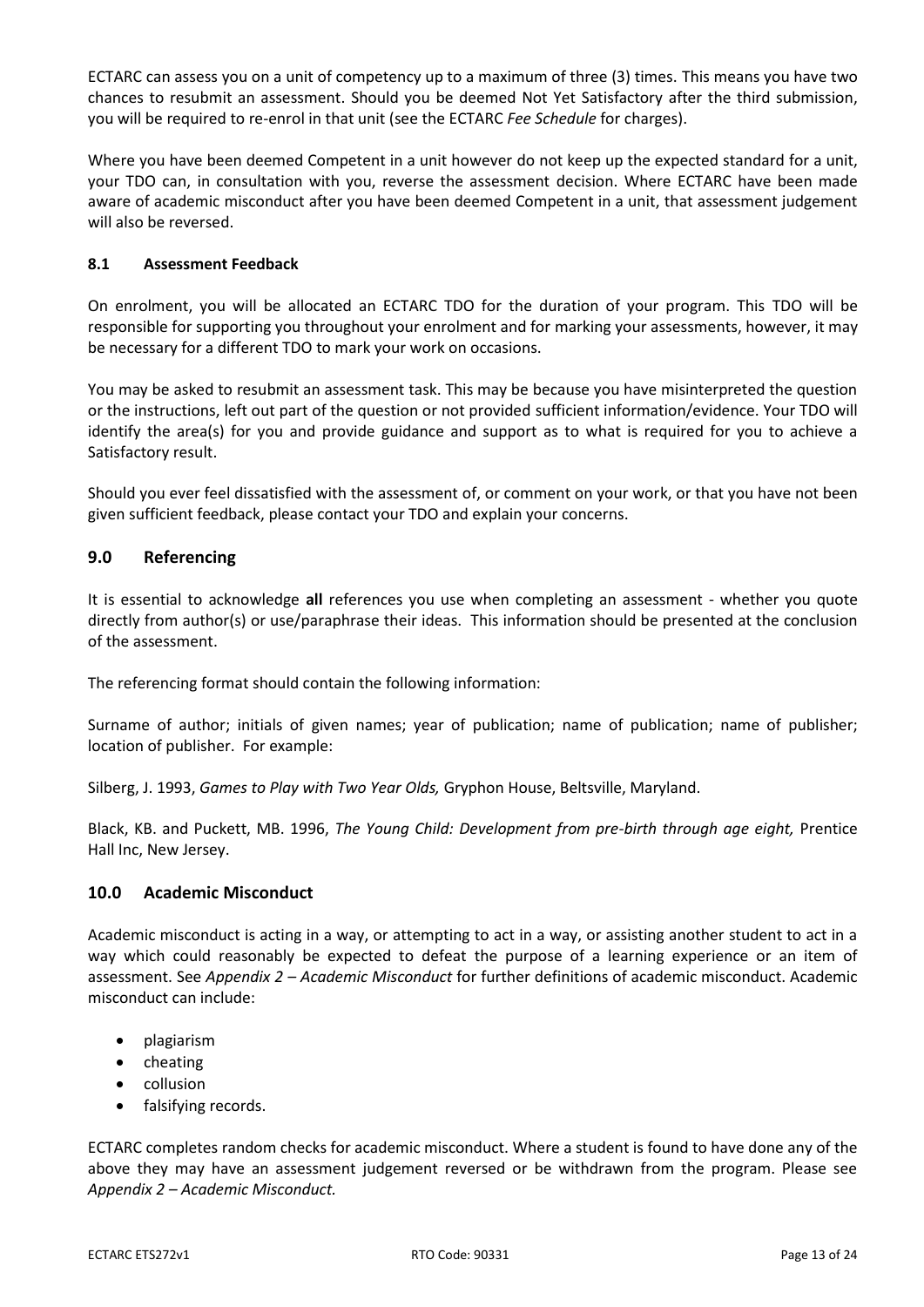## **11.0 Work Placement Requirements**

The *CHC30121 Certificate III in Early Childhood Education and Care*, *CHC40113 Certificate IV in School Age Education and Care, CHC50121 Diploma of Early Childhood Education and Care*, and *CHC50213 Diploma of School Age Education and Care* all contain units that have Work Placement requirements. The requirements of each qualification are set by the CHC Training Package in which ECTARC must follow. How these are completed depends on whether you currently work in a regulated education and care service or not.

All students completing the below qualifications are required to complete the following work placement hours/ practicums in one or more regulated education and care service:

## *CHC30121 Certificate III in Early Childhood Education and Care* **– 160 hours**

- forty (40) hours working with birth 23-month-olds
- forty (40) hours working with 2-3 year-olds
- eighty (80) hours working with 3-5 year-olds.

## *CHC50121 Diploma of Early Childhood Education and Care* **– 280 hours**

- forty (40) hours working with birth 23-month-olds
- forty (40) hours working with 2-3 year-olds
- eighty (80) hours working with 3-5 year-olds
- forty (40) hours working with a child/children with additional needs (any age group)
- eighty (80) hours in service management.

## *CHC40113 Certificate IV in School Age Education and Care* **– 160 hours**

• one hundred and sixty (160) hours working with school age children (i.e. 6-12 year-olds).

## *CHC50213 Diploma of School Age Education and Care* **– 240 hours**

- one hundred and eighty (180) hours working in School Age Education and Care (i.e. 6-12 year olds)
- thirty (30) hours this can be in any age group and must include a child with additional needs
- thirty (30) hours working with service management.

If you are working paid/unpaid in a regulated education and care service you *may* be able to fulfil *most* of the Work Placement requirements at your service. However please note, that if your workplace does not cater to all the practicum groups required in your qualification, you will need to undertake a practicum in another service to complete assessment requirements.

If you do not currently work paid/unpaid in an education and care service you will need to arrange to complete the Work Placement hours as a practicum in an education and care service.

#### **IMPORTANT INFORMATION FOR ALL STUDENTS**

On enrolment, all students are asked to provide information regarding their place of employment and the ages that they work with. If students are not currently working in a regulated education and care service in Australia, they will be required to complete practicum/s for the ages/groups they are not currently working with.

## **PLEASE NOTE**: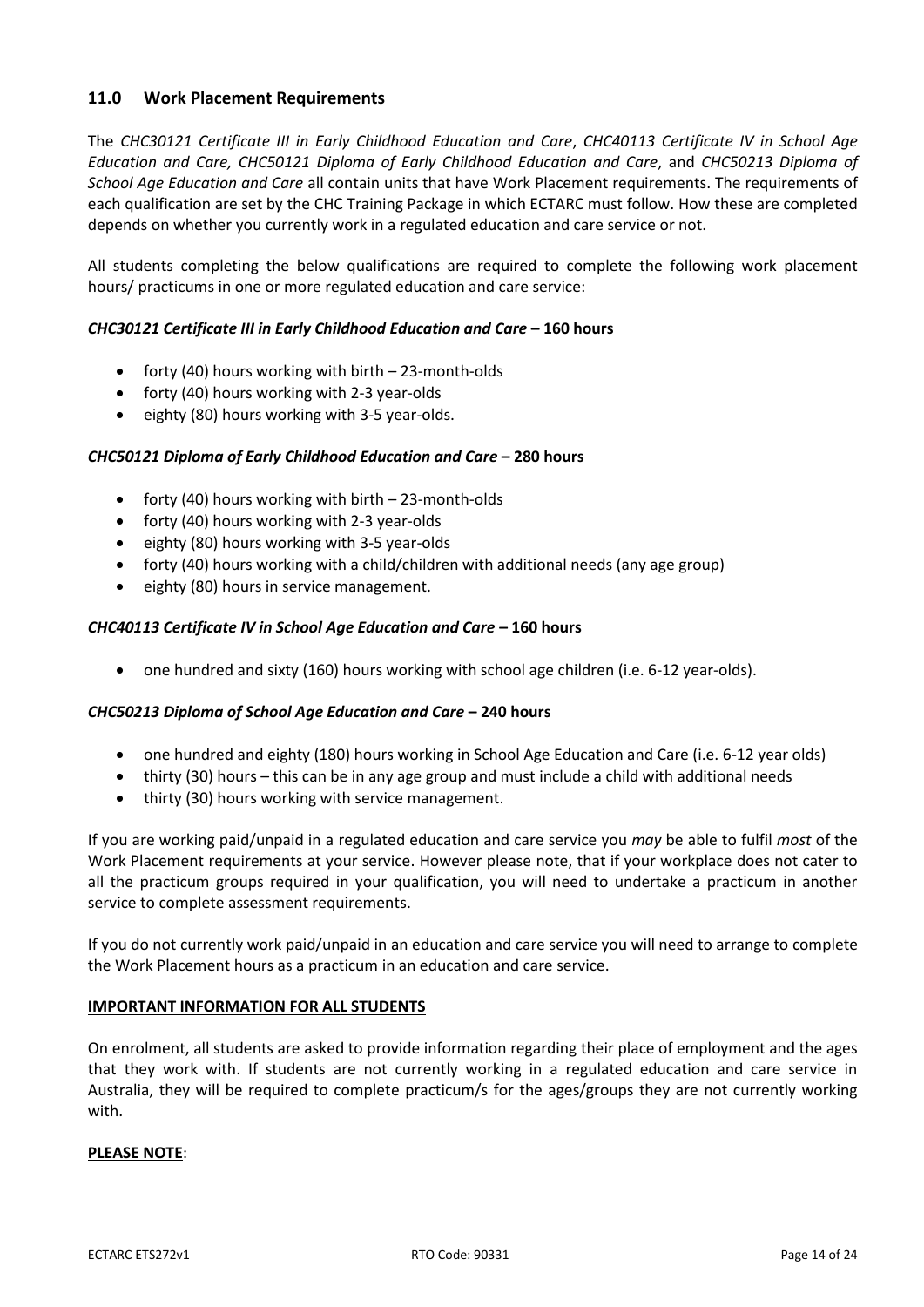If you decide to withdraw prior to completing your qualification, a Statement of Attainment can only be issued for units where all requirements have been met, including Work Placement hours and Practical Assessments.

All Work Placement hours must be completed prior to issuing a Statement of Attainment for the units listed below:

#### **Early Childhood Education and Care Qualifications**

CHCECE031 Support children's health, safety and wellbeing CHCECE032 Nurture babies and toddlers CHCECE033 Develop positive and respectful relationships with children CHCECE035 Support the holistic learning and development of children CHCECE036 Provide experiences to support children's play and learning CHCECE042 Foster holistic early childhood learning, development and wellbeing CHCECE048 Plan and implement children's education and care curriculum

#### **School Age Education and Care Qualifications**

CHCECE019 Facilitate compliance in an education and care services CHCECE024 Design and implement the curriculum to foster children's learning and development CHCSAC005 Foster the holistic development and wellbeing of the child in school aged care CHCSAC001 Support children to participate in school age care CHCSAC003 Work collaboratively and respectfully with children in school age care

## **12.0 Issuance of Qualification or Statement of Attainment**

Qualifications and Statements of Attainment will only be issued once all requirements have been satisfactorily completed – that is, once you have demonstrated competency in all units of competency, including any required work placement.

## *Please note: all fees must be paid prior to receiving your qualification. Where fees are outstanding the qualification will be issued but withheld until all fees are paid.*

Qualifications will be sent by registered mail to your home address – please ensure that this is current at all times.

Should you require a progression transcript throughout your course, please call the ECTARC office – this is provided free of charge. Once a certificate for a qualification has been issued and a replacement is required, a fee applies. Charges apply for Statements of Attainment if required for an individual unit of competency. Please see the ECTARC *Fee Schedule* at [www.ectarc.com.au](http://www.ectarc.com.au/)

## **13.0 Managing the Demands of Your Program of Study**

One of the benefits of studying with ECTARC is that the programs are flexibly delivered. Our programs are offered via distance and can be supported by training sessions, phone, email, messaging through the ECTARC Training Portal and through face-to-face assessment visits.

ECTARC offers self-paced learning - that is, you work at a pace that best suits your lifestyle within your enrolment period. For some this may mean the opportunity to progress through a program more quickly, while for others a slower pace may appeal. You may choose the time and place to study and you can continue studying with ECTARC wherever you live in Australia.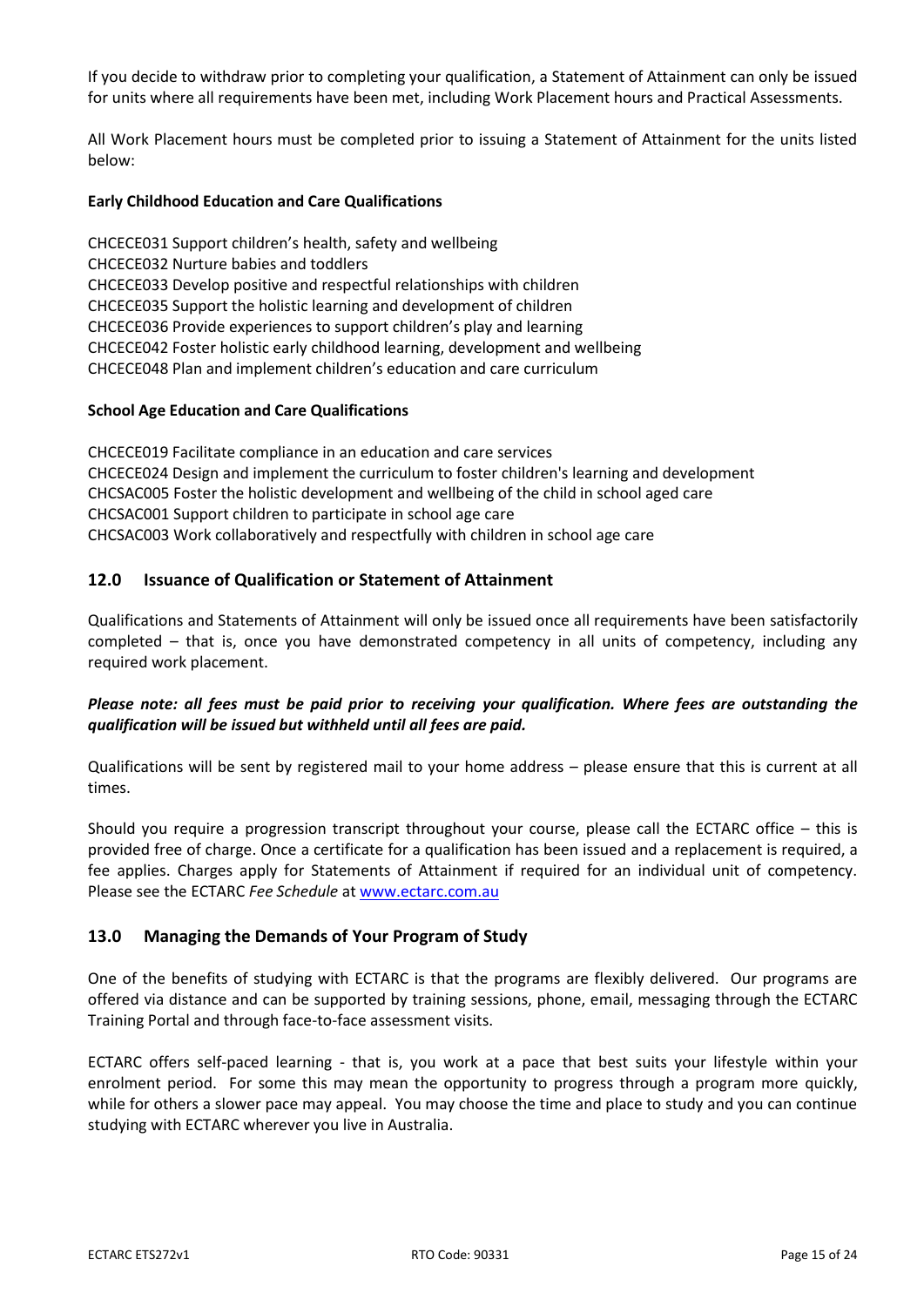## **13.1 Student Support**

The support offered by ECTARC includes optional real time online study sessions, pre-recorded introductions to each unit, guidance offered by TDOs, telephone/email support, training needs analysis (study plans, etc), information on the ECTARC website and Recognition of Prior Learning (RPL) assessments.

As you are working through the learning resources, if you:

- come across a section you don't understand or find confusing
- do not know whether you are on the right track with an assessment task
- need further information on where additional resources can be found
- want to clarify the unit expectations and requirements

do not hesitate to contact your TDO explaining your concerns and we will endeavour to support you appropriately and promptly.

## **13.2 Study Strategies**

Studying by distance can be difficult; however implementing some simple strategies such as those listed below can assist you.

- Set regular study times study when you are most alert and have realistic expectations as to when and for how long you think you will be able to study
- Minimise distractions e.g. close doors, put phone on silent
- Each unit has a suggested study time so attempt to be guided by this not daunted
- Take regular breaks
- Contact ECTARC for clarification as you study
- Read through the learning resources carefully access other resources to enhance your learning experience.

## **14.0 Withdrawing or Taking a Break from Your Studies**

If you wish to withdraw or take a break from your study program, you must notify ECTARC in writing.

If you wish to defer your studies, please explain in your email [\(info@ectarc.com.au\)](mailto:info@ectarc.com.au) the reason and how long you wish to defer your studies. Please note: student records can only be deferred for up to 12 months. Students must contact ECTARC before the 12-month period is over to notify whether they wish to continue with their studies or withdraw. If no notification has been received then student records become inactive. To reactivate a student record the person is required to re-enrol, pay an enrolment fee and pay the current fees.

## **15.0 Change of Details**

It is your responsibility to update any personal contact detail changes, e.g. address, telephone number, so we can advise you of any important changes to the program. If you change your name, ECTARC requires proof of this (e.g. copy of a marriage certificate), which will be kept in your file.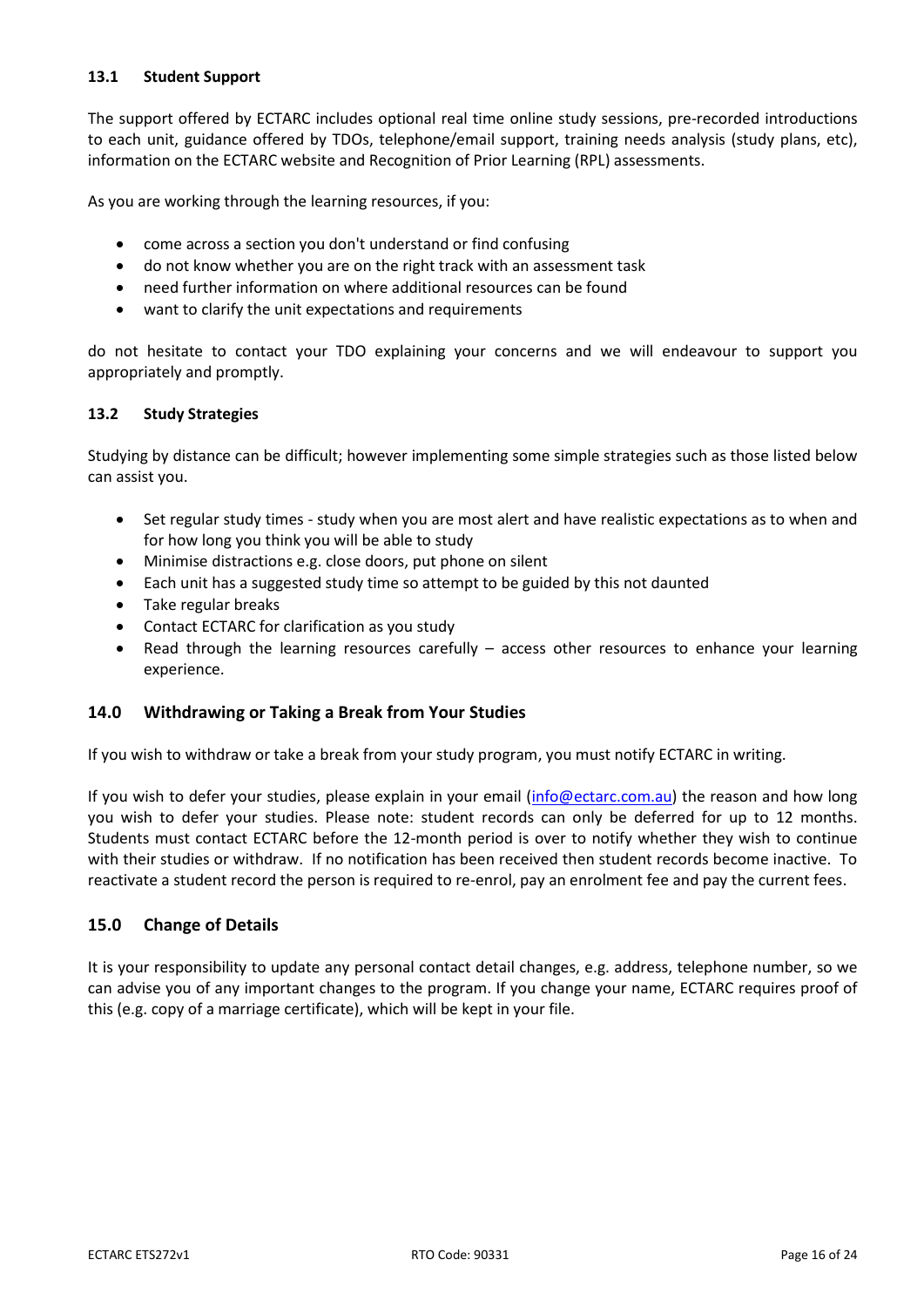## **Appendix 1 – Qualification Information**

The *CHC Community Services Training Package* is a suite of qualifications that provide a comprehensive package of training to meet the needs of the education and care sector. The training package is nationally recognised and therefore allows graduates to apply for work throughout Australia.

All ECTARC vocational training programs are based on national industry competency standards.

Each qualification consists of a group of individual units of competency. Each unit contains *elements, performance evidence,* and *assessment requirements*:

- a unit of competency is a key work outcome or competency
- an element fully describes the unit of competency
- performance criteria specify the work activities and level of performance required
- performance and knowledge details specify knowledge and tasks that must be achieved.

#### **Work Placement**

Details regarding the work placement requirements for each program can be found in the *Work Placement Requirements* section of this handbook.

#### **First Aid**

All students completing an education and care qualification are required to complete the following first aid unit with an approved first aid provider *(please ensure that the course you complete has the following code as other codes are not acceptable):*

#### *HLTAID012 Provide First Aid in an education and care setting*

Please note: The First Aid certificate must be current on completion of the program.

#### **CHC30121 Certificate III in Early Childhood Education and Care**

The *CHC30121 Certificate III in Early Childhood Education and Care* consists of the following units:

|    | <b>Unit Code</b> | <b>Unit Name</b>                                                                                        |
|----|------------------|---------------------------------------------------------------------------------------------------------|
| 1  | HLTWHS001        | Participate in workplace health and safety                                                              |
| 2  | CHCPRT001        | Identify and respond to children and young people at risk                                               |
| 3  | CHCECE055        | Meet legal and ethical obligations in children's education and care                                     |
| 4  | CHCECE056        | Work effectively in children's education and care                                                       |
| 5  | CHCECE031        | Support children's health, safety and wellbeing                                                         |
| 6  | CHCECE034        | Use an approved learning framework to guide practice                                                    |
| 7  | CHCECE030        | Support inclusion and diversity                                                                         |
| 8  | CHCECE054        | Encourage understanding of Aboriginal and/or Torres Strait Islander peoples'                            |
|    |                  | cultures                                                                                                |
| 9  | CHCECE035        | Support the holistic learning and development of children                                               |
| 10 | CHCECE038        | Observe children to inform practice                                                                     |
| 11 | CHCECE033        | Develop positive and respectful relationships with children                                             |
| 12 | CHCECE032        | Nurture babies and toddlers                                                                             |
| 13 | CHCECE036        | Provide experiences to support children's play and learning                                             |
| 14 | CHCECE037        | Support children to connect with the natural environment                                                |
| 15 | HLTAID012        | Provide First Aid in an education and care setting                                                      |
|    | <b>Electives</b> | A total of Two (2) Elective Units must be completed. Please<br>refer to Course Guide or contact ECTARC. |
|    |                  |                                                                                                         |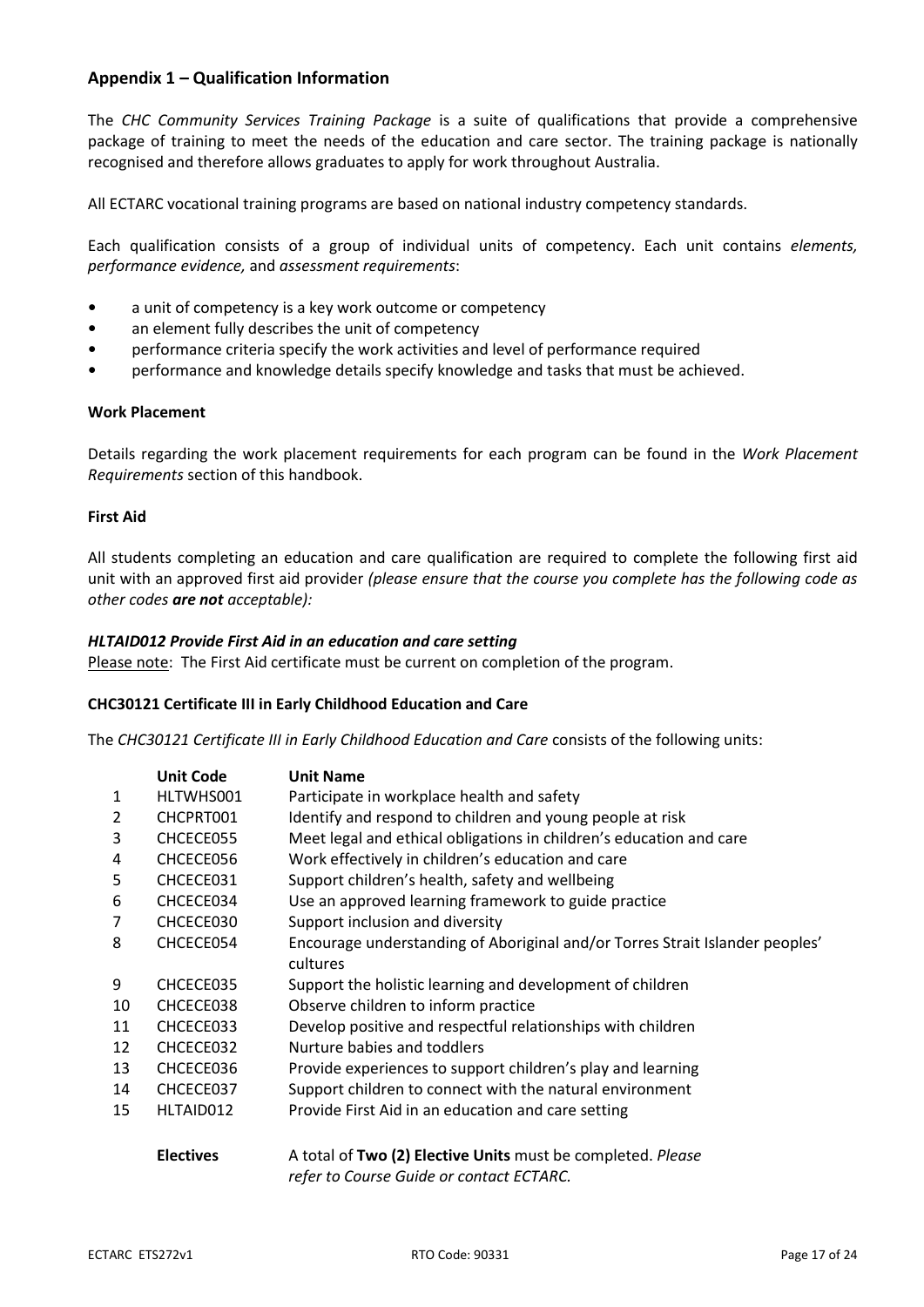## **CHC50121 Diploma of Early Childhood Education and Care**

The *CHC50121 Diploma of Early Childhood Education and Care* consists of the following units:

|    | <b>Unit Code</b> | <b>Unit Name</b>                                                                                          |
|----|------------------|-----------------------------------------------------------------------------------------------------------|
| 1  | CHCPRP003        | Reflect on and improve own professional practice                                                          |
| 2  | CHCECE041        | Maintain a safe and healthy environment for children                                                      |
| 3  | CHCECE050        | Work in partnership with children's families                                                              |
| 4  | CHCECE042        | Foster holistic early childhood learning, development and wellbeing                                       |
| 5  | CHCECE047        | Analyse information to inform children's learning                                                         |
| 6  | CHCECE043        | Nurture creativity in children                                                                            |
| 7  | CHCECE049        | Embed environmental responsibility in service operations                                                  |
| 8  | CHCECE048        | Plan and implement children's education and care curriculum                                               |
| 9  | CHCECE045        | Foster positive and respectful interactions and behaviour in children                                     |
| 10 | CHCECE046        | Implement strategies for the inclusion of all children                                                    |
| 11 | CHCECE044        | Facilitate compliance in a children's education and care service                                          |
| 12 | BSBTWK502        | Manage team effectiveness                                                                                 |
|    | <b>Electives</b> | A total of Three (3) Elective Units must be completed. Please refer to Course Guide or<br>contact ECTARC. |

## **CHC40113 Certificate IV in School Age Education and Care**

The *CHC40113 Certificate IV in School Age Education and Care* consists of the following units:

|              | <b>Unit Code</b> | <b>Unit Name</b>                                                                                         |
|--------------|------------------|----------------------------------------------------------------------------------------------------------|
| $\mathbf{1}$ | CHCLEG001        | Work legally and ethically                                                                               |
| 2            | CHCECE001        | Develop cultural competence                                                                              |
| 3            | CHCECE002        | Ensure the health and safety of children                                                                 |
| 4            | CHCECE004        | Promote and provide healthy food and drinks                                                              |
| 5            | CHCECE009        | Use an approved learning framework to guide practice                                                     |
| 6            | CHCECE011        | Provide experiences to support children's play and learning                                              |
| 7            | CHCPRT001        | Identify and respond to children and young people at risk                                                |
| 8            | CHCSAC001        | Support children to participate in school age care                                                       |
| 9            | CHCSAC002        | Develop and implement play and leisure experiences in school age care                                    |
| 10           | CHCSAC003        | Work collaboratively and respectfully with children in school age care                                   |
| 11           | CHCSAC004        | Support the holistic development of children in school age care                                          |
| 12           | HLTAID004        | Provide an emergency first aid response in an education and care setting                                 |
| 13           | CHCDIV001        | Work with diverse people                                                                                 |
| 14           | CHCDIV002        | Promote Aboriginal and/or Torres Strait Islander cultural safety                                         |
| 15           | HLTWHS001        | Participate in workplace health and safety                                                               |
|              | <b>Electives</b> | A total of Four (4) Elective Units must be completed. Please refer to Course Guide or<br>contact ECTARC. |

## **CHC50213 Diploma of School Age Education and Care**

The *CHC50213 Diploma of School Age Education and Care* consists of the following units (in the suggested order of completion):

| <b>Unit Code</b> | <b>Unit Name</b>                                     |
|------------------|------------------------------------------------------|
| CHCECE001        | Develop cultural competence                          |
| CHCECE004        | Promote and provide healthy food and drinks          |
| CHCECE009        | Use an approved learning framework to guide practice |
|                  |                                                      |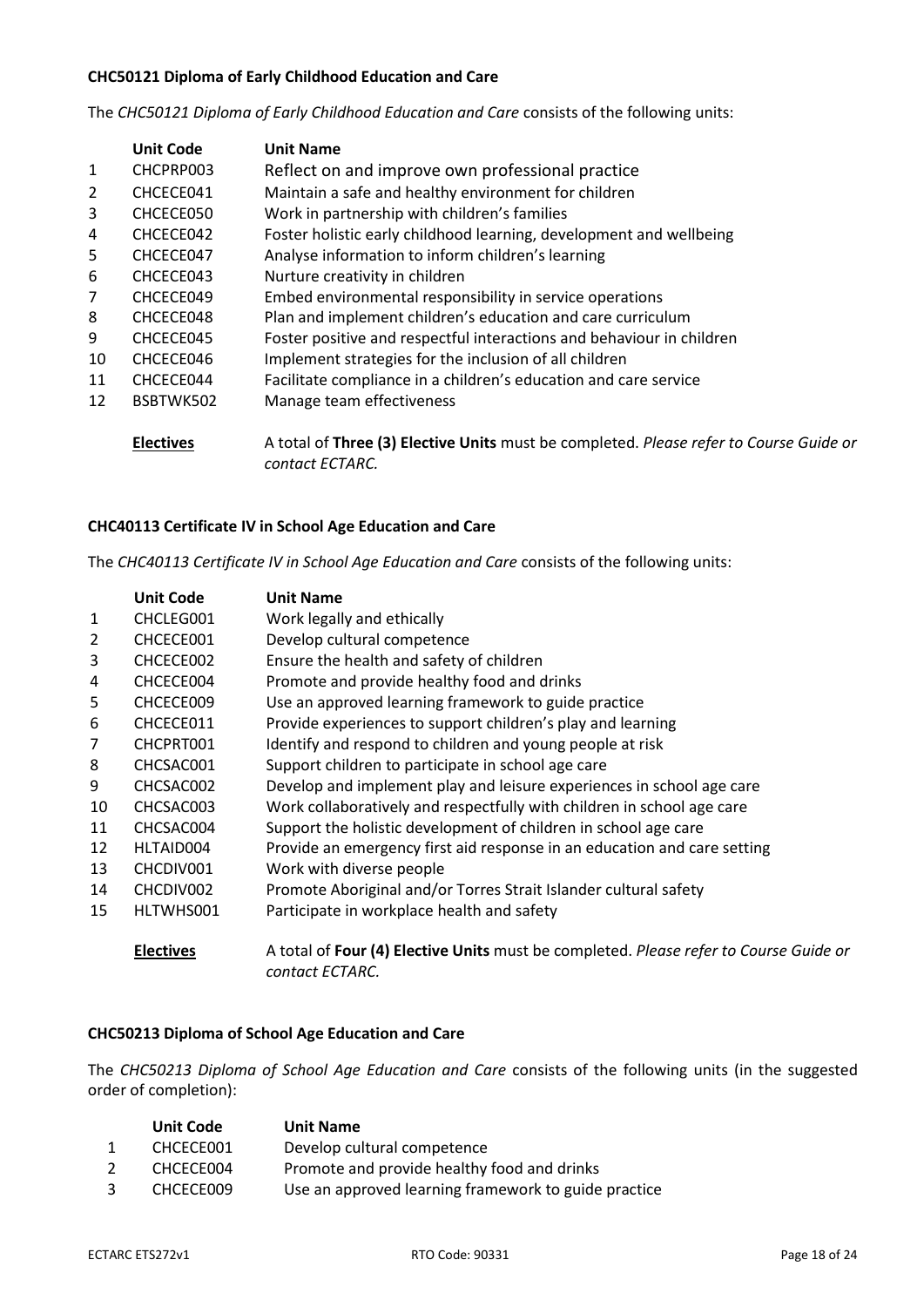| 4  | CHCECE011        | Provide experiences to support children's play and learning                                               |
|----|------------------|-----------------------------------------------------------------------------------------------------------|
| 5  | CHCECE016        | Establish and maintain a safe and healthy environment for children                                        |
| 6  | CHCECE018        | Nurture creativity in children                                                                            |
| 7  | CHCECE019        | Facilitate compliance in an education and care service                                                    |
| 8  | CHCECE020        | Establish and implement plans for developing cooperative behaviour                                        |
| 9  | CHCECE021        | Implement strategies for the inclusion of all children                                                    |
| 10 | CHCECE024        | Design and implement the curriculum to foster children's learning and<br>development                      |
| 11 | CHCECE026        | Work in partnership with families to provide appropriate education and care for<br>children               |
| 12 | CHCPRT001        | Identify and respond to children and young people at risk                                                 |
| 13 | CHCSAC001        | Support children to participate in school age care                                                        |
| 14 | CHCSAC002        | Develop and implement play and leisure experiences in school age care                                     |
| 15 | CHCSAC003        | Work collaboratively and respectfully with children in school age care                                    |
| 16 | CHCSAC005        | Foster the holistic development and wellbeing of the child in school age care                             |
| 17 | HLTAID004        | Provide an emergency first aid response in an education and care setting                                  |
| 18 | CHCDIV002        | Promote Aboriginal and/or Torres Strait Islander cultural safety                                          |
|    | <b>Electives</b> | A total of Seven (7) Elective Units must be completed. Please refer to Course Guide<br>or contact ECTARC. |

## **BSB40520 Certificate IV in Leadership and Management**

The *BSB40520 Certificate IV in Leadership and Management* consists of the following units:

|                | <b>Unit Code</b> | <b>Unit Name</b>                                              |
|----------------|------------------|---------------------------------------------------------------|
| 1              | BSBLDR411        | Demonstrate leadership in the workplace                       |
| 2              | BSBLDR413        | Lead effective workplace relationships                        |
| 3              | BSBOPS402        | Coordinate business operational plans                         |
| 4              | BSBXCM401        | Apply communication strategies in the workplace               |
| 5              | BSBXTW401        | Lead and facilitate a team                                    |
| 6              | BSBLDR412        | Communicate effectively as a workplace leader                 |
| $\overline{7}$ | BSBLDR414        | Lead team effectiveness                                       |
| 8              | BSBCRT412        | Articulate, present and debate ideas                          |
| 9              | BSBPMG430        | Undertake project work                                        |
| 10             | BSBPEF402        | Develop personal work priorities                              |
| 11             | BSBHRM413        | Support the learning and development of teams and individuals |
| 12             | BSBWHS411        | Implement and monitor WHS policies, procedures and programs   |
|                |                  |                                                               |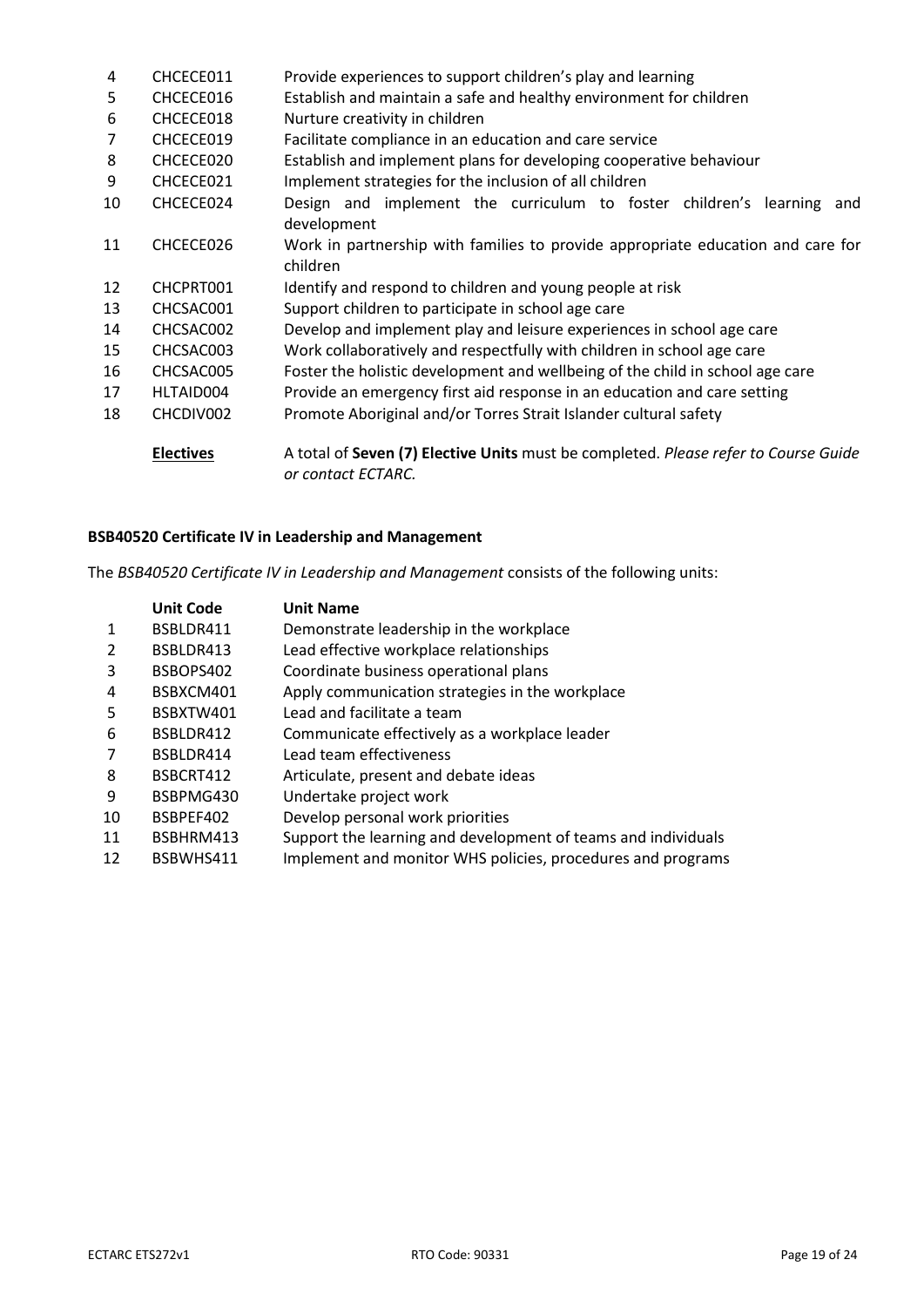## **Appendix 2 – Academic Misconduct**

## **a) Plagiarism**

A student plagiarises if he or she gives the impression that the ideas, words or work of another person are the ideas, words or work of the student. Plagiarism will include:

(i) copying any material from books, journals, study notes, the Web, the work of other students, or any other source without indicating this by quotation marks, by indentation, italics or spacing and without acknowledging that source, or

(ii) rephrasing ideas from books, journals, study notes, the Web, the work of other students, or any other source without acknowledging the source of those ideas.

Plagiarism is to be distinguished from inadequate and/or inappropriate attempts to acknowledge the words, works or ideas of someone else.

Plagiarism includes, but is not limited to:

- copying unacknowledged passages from textbooks
- reusing in whole or in part the work of another student
- obtaining materials from the Web and submitting them, modified or otherwise, as one's own work
- submitting work which is derived in whole or in part from the work of another person but which has been changed in superficial respects possibly by mechanical means.

## **b) Cheating**

A student cheats if he or she does not abide by the conditions set for a particular learning experience, item of assessment or examination.

Cheating includes, but is not limited to:

- falsifying data obtained from experiments, surveys, or similar activities
- making changes to an assessment that has been marked then returning it for re-marking claiming that it was not correctly marked.

#### **c) Collusion**

A student colludes when he or she works without permission with another person or persons to produce work which is then presented as work completed independently by the student.

Collusion includes, but is not limited to:

- writing the whole or part of an assessment with another person
- using the notes of another person to prepare an assessment
- using for an assessment the resource materials of another person that have been annotated or parts of the text highlighted or underlined by that person
- allowing another student, who has to submit an assessment on the same topic, access to one's own assessment under conditions which would give that other student an advantage in submitting his or her assessment.

## **d) Falsification of Documentation**

This occurs where documentation relates to misinterpretation of identity or falsifying the individual's certification or work history, or presenting false or misleading information in a portfolio of evidence.

ECTARC reserves the right to terminate the training and/or assessment of any student found guilty of academic misconduct (e.g. plagiarism, cheating, collusion, or falsifying records).

ECTARC also reserves the right to ask a student to leave a face-to-face training session if a dysfunctional or disruptive behaviour is displayed.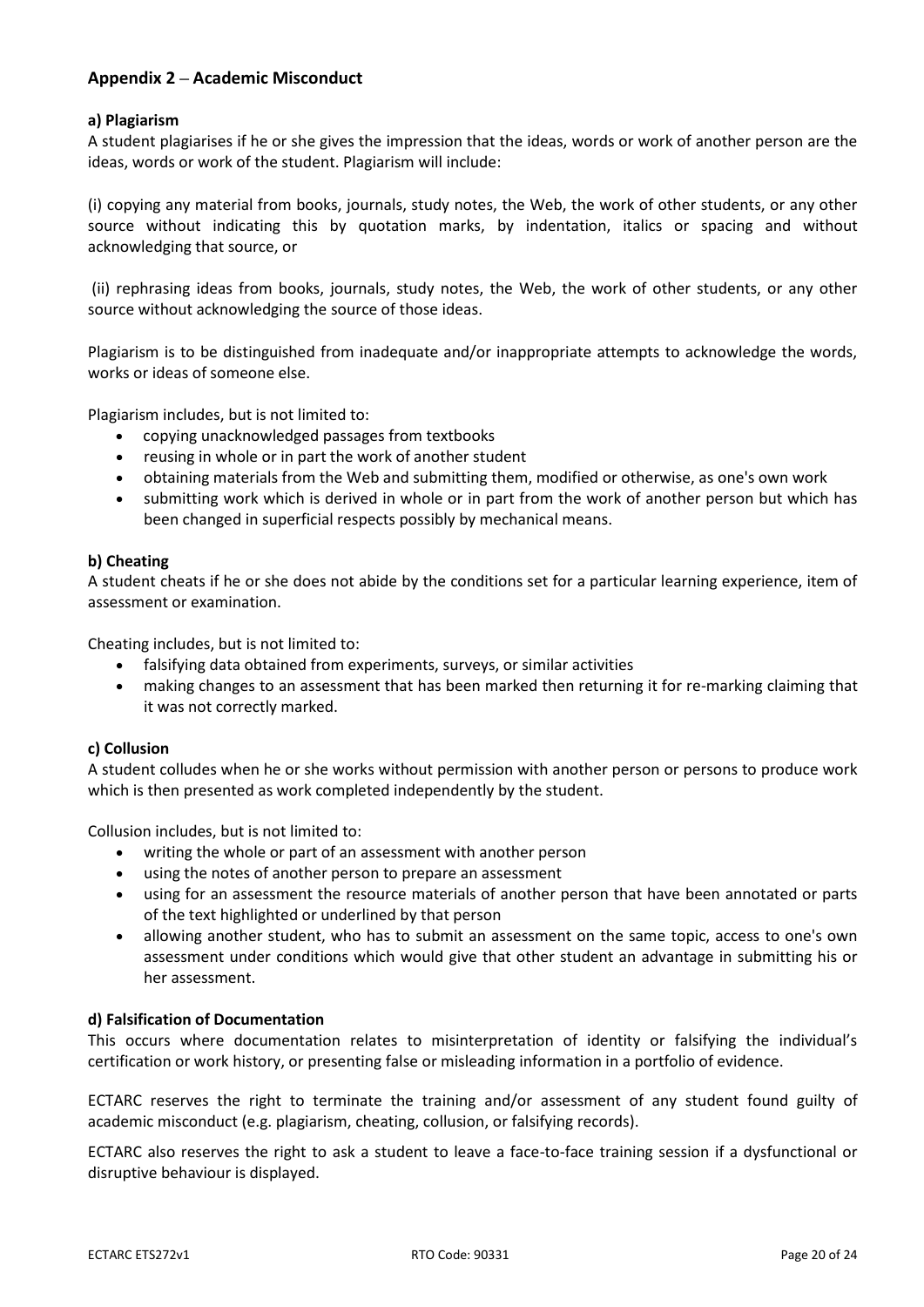## **General Frequently Asked Questions**

#### **How long does it take to have an assessment task marked?**

#### **Answer**

Once an assessment task is received, you can expect that it will be marked and available on the ECTARC Training Portal within four weeks. If you have not received notification of your marked assessment task within 4 weeks, please contact the ECTARC office with details of when the assessment task was completed and which unit it was from.

#### **I have finished my last unit, when will I receive my qualification?**

#### **Answer**

All qualifications are issued within thirty calendar days of the student being assessed as meeting the requirements of the training program, provided all agreed fees have been paid to ECTARC.

#### **Can I order units over the telephone?**

#### **Answer**

Yes, units can be ordered and purchased over the telephone with a credit card. Please call 02 4223 1111 to place an order. Units can also be purchased on the ECTARC website [www.ectarc.com.au](http://www.ectarc.com.au/) through the *Unit Purchasing Portal*. Units will be released on the ECTARC Training Portal within 3 business days.

## **Can I do my work placement at the place where I work? And what happens if I don't have all of the ages there?**

#### **Answer**

Yes, you can complete your work placement at any regulated education and care service, so long as there is a qualified Workplace Supervisor to supervise and mentor you. This can be voluntary, casual or permanent work.

If the required age groups are not at the service you are at, you will need to access another service (of your choice) to complete the required hours for that particular age group.

## **What methods of payment are available?**

#### **Answer**

Units are purchased online via the ECTARC Unit Purchasing Portal at [https://ectarc.com.au/my-account/.](https://ectarc.com.au/my-account/) If you wish to pay by cheque or money order please call the ECTARC office on 02 4223 1111.

## **Does ECTARC offer student personal loans?**

## **Answer**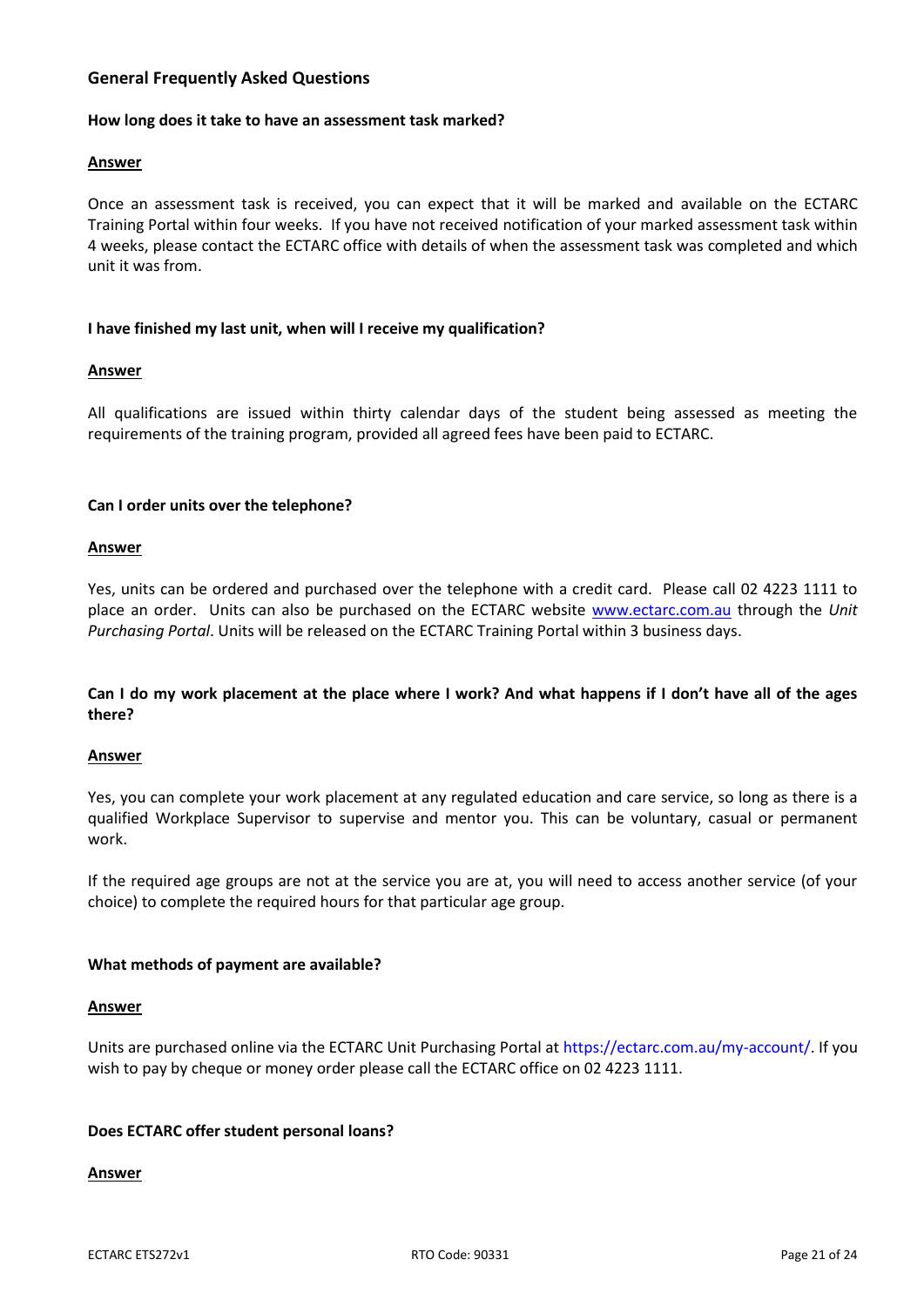No, ECTARC offers students the opportunity to pay as they progress through their studies. It is an interest free, affordable option for financing your study. A direct debit payment plan can be set up for each student. Some financial institutions offer student personal loans. However, we strongly advise that you seek financial advice from a financial institution you can trust. Be wary of financial institutions that charge extremely high interest rates and exorbitant fees.

## **Can employers pay for a student's studies?**

## **Answer**

Yes, employers can pay for a student's studies. Any employer payments over \$1500 must be approved by ECTARC Management and CEO prior to being made. Payments in advance remain as credit and programs are subject to any fee revisions that are made throughout the enrolment period. *Please note:* Where a student is not under a traineeship/apprenticeship agreement, permission must be given by the student prior to ECTARC releasing any information regarding the student's enrolment or progress to the employer.

## **What happens to fees paid by employers if I withdraw from my program?**

## **Answer**

Employers that pay on a student's behalf are entitled to transfer an enrolment for one staff member to another staff member. The first staff member that wishes to withdraw from the course is entitled to a Statement of Attainment for any units completed and fees associated with these units are charged in full and deducted from the amount paid. Incomplete units that have been provided to the student are subject to a 20% administration fee and the remaining amount paid for these units will be credited. Units not provided to the student will be credited in full.

The new staff member enrolling the qualification must pay the enrolment fee and is entitled to use the credit amount remaining from the purchase of the course by the employer. For example, if Student A has studied 5 units of a 15 units course, Student B will be entitled to a credit amount equal to the 10 units. If the full course duration has expired, then no refund will be issued. If an employer purchases a single unit course and wishes to move the enrolment from one staff member to another staff member, an administration fee of 20% of the course cost will be deducted from the original payment and the remaining credit will go towards the new enrolment. A \$60 re-enrolment fee will apply. If the sic month course duration has expired then no refund or credit will be issued.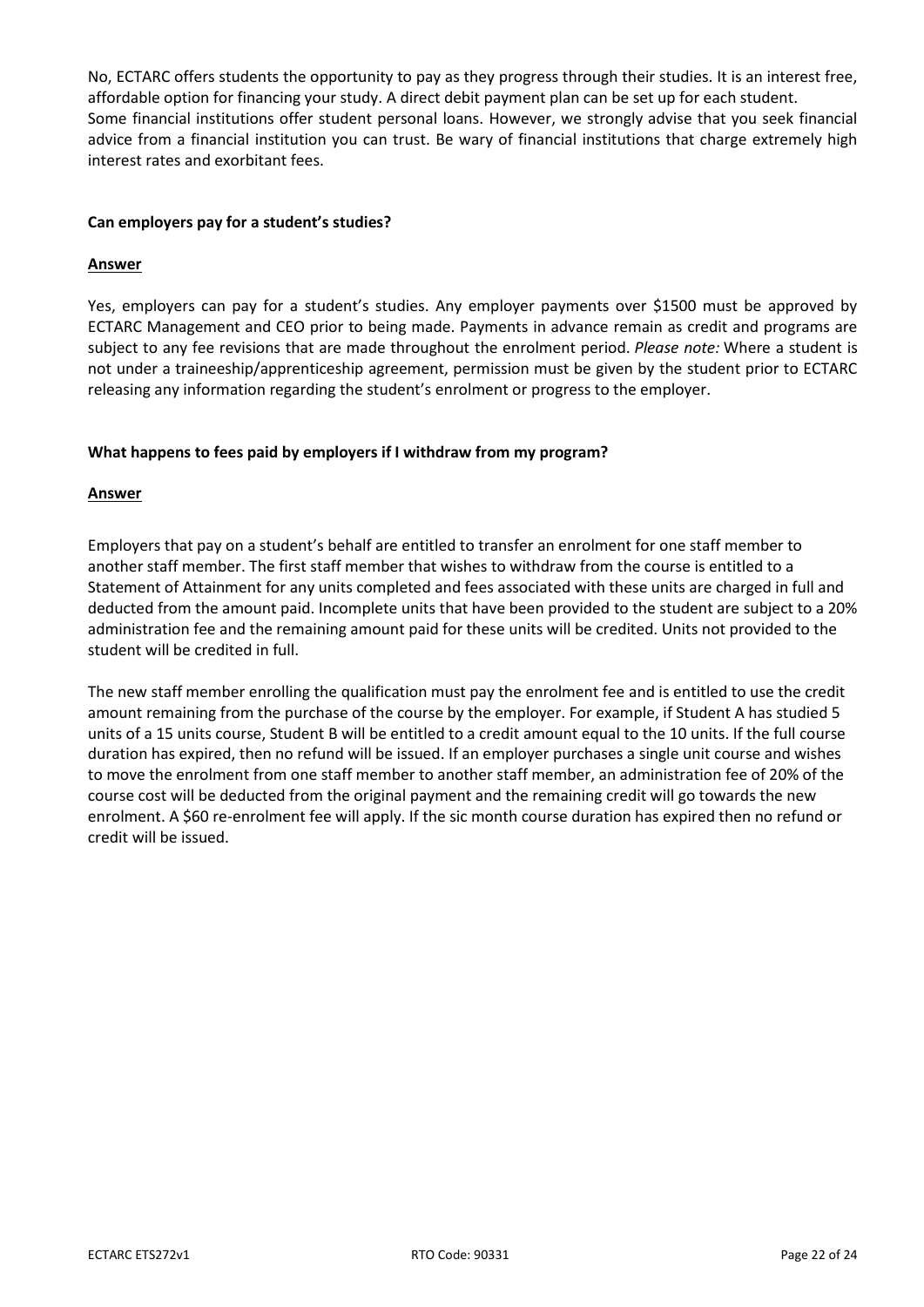## **Certified and Verified Document Requirements**

## **What does verification of Certification Documentation (Qualifications, Transcripts and Statements of Attainment) mean?**

#### **Answer**

The Australian Governments' Standards for Registered Training Organisations (RTOs) 2015 requires RTOs, such as ECTARC, to authenticate VET qualifications, Statement of Attainments and transcripts that are provided by students for the purposes of granting credit transfer or Recognition of Prior Learning (RPL).To do this students must provide copies of qualifications, Statements of Attainments and/or transcripts to ECTARC and grant permission for ECTARC to view their records on the USI Portal at www.usi.gov.au

Where permission is not granted, ECTARC will contact the issuing RTO for verification.

## **How do I verify other documents?**

## **Answer**

From time to time ECTARC requires verified documentation (such as photo identification on enrolment). To verify a document, the original must be seen, and the copy must be signed and dated by an employer, Director/Nominated Supervisor, ECTARC Training & Development Officer or ECTARC staff member. The person verifying the document must write on the document a statement that says "The original has been sighted. Verified by ", print their name, sign and put the date on the document. ECTARC requires that licences, passports and birth certificates are verified.

#### **What does certified mean?**

## **Answer**

On occasions, ECTARC may request that a document is certified. A certified document means that you have had it sighted and signed by a Justice of the Peace. A Justice of the Peace (JP) is an independent and objective witness who can sign documents for people to use for official or legal purposes. Many post offices and banks have a staff member that is a Justice of the Peace. To find a Justice of the Peace in your area visit <http://www.australia.gov.au/information-and-services/public-safety-and-law/justices-of-the-peace>

- 1. Photocopy your document
- 2. Find a Justice of the Peace
- 3. You must take both the original document and the photocopy to the JP. They must sight the original document and sign the photocopy.
- 4. Post the signed photocopy to ECTARC.

**IMPORTANT NOTE:** Do **not** send originals of your documents to ECTARC – you need to send the JP signed photocopy of your documents to ECTARC by mail (not faxed or emailed). An emailed of faxed copy no longer becomes an official certified document.